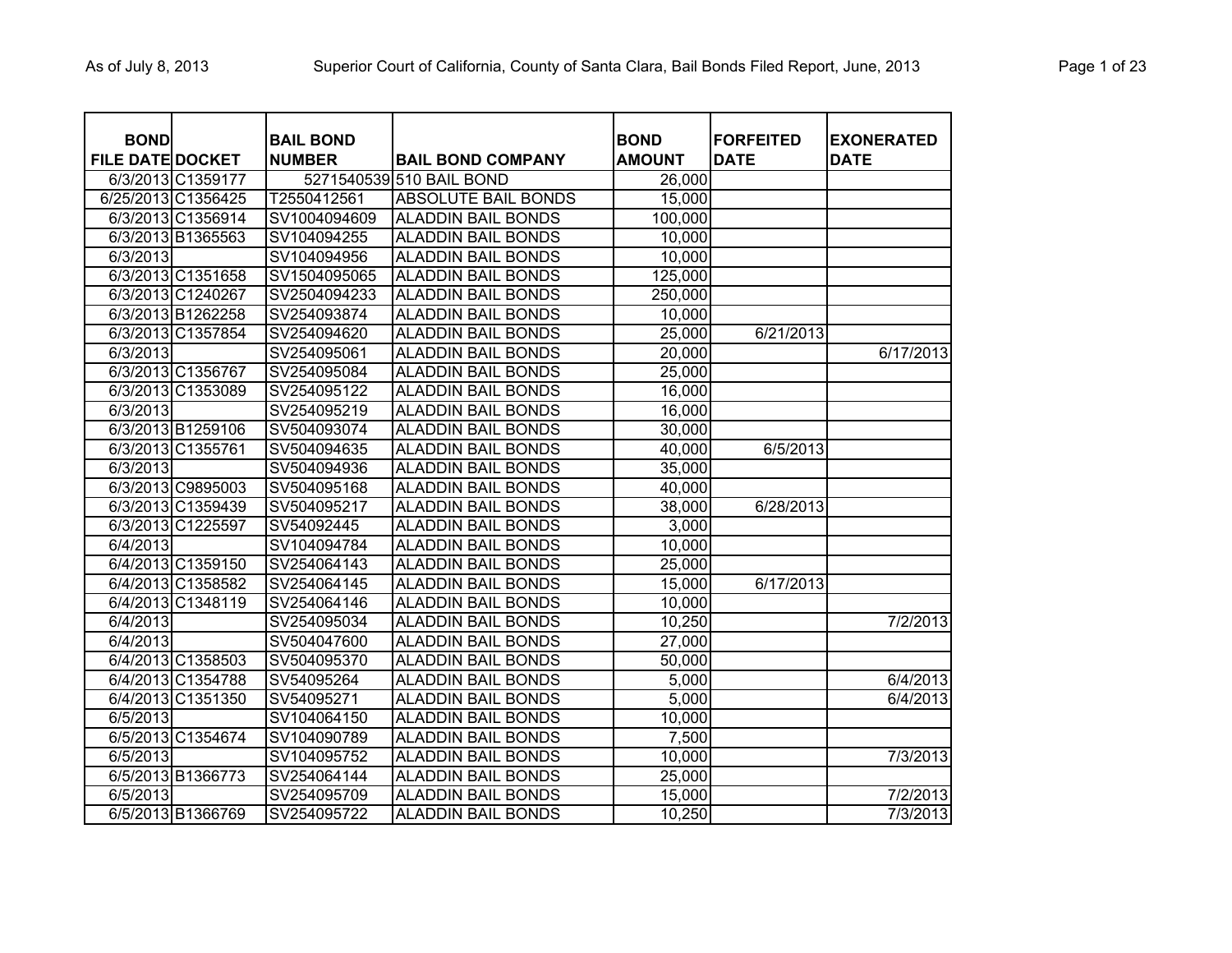| Page 2 of 23 |  |  |  |
|--------------|--|--|--|
|--------------|--|--|--|

| <b>BOND</b>             |                    | <b>BAIL BOND</b> |                           | <b>BOND</b>   | <b>FORFEITED</b> | <b>EXONERATED</b> |
|-------------------------|--------------------|------------------|---------------------------|---------------|------------------|-------------------|
| <b>FILE DATE DOCKET</b> |                    | <b>NUMBER</b>    | <b>BAIL BOND COMPANY</b>  | <b>AMOUNT</b> | <b>DATE</b>      | <b>DATE</b>       |
|                         | 6/5/2013 C1359148  | SV254095729      | <b>ALADDIN BAIL BONDS</b> | 25,000        | 6/17/2013        | 6/27/2013         |
| 6/5/2013                |                    | SV504047601      | <b>ALADDIN BAIL BONDS</b> | 50,000        |                  | 7/2/2013          |
|                         | 6/5/2013 C1357028  | SV504095718      | <b>ALADDIN BAIL BONDS</b> | 50,000        |                  |                   |
| 6/5/2013                |                    | SV54056079       | <b>ALADDIN BAIL BONDS</b> | 5,000         |                  |                   |
|                         | 6/5/2013 C1351512  | SV54090790       | <b>ALADDIN BAIL BONDS</b> | 2,500         |                  |                   |
|                         | 6/5/2013 C1231929  | SV54092761       | <b>ALADDIN BAIL BONDS</b> | 2,500         |                  |                   |
|                         | 6/5/2013 C1227106  | SV54092849       | <b>ALADDIN BAIL BONDS</b> | 5,000         |                  |                   |
|                         | 6/6/2013 F1242626  | DN252800627      | <b>ALADDIN BAIL BONDS</b> | 25,000        |                  |                   |
|                         | 6/6/2013 C1358486  | SV104095840      | <b>ALADDIN BAIL BONDS</b> | 10,000        |                  |                   |
|                         | 6/6/2013 C1355816  | SV254095974      | <b>ALADDIN BAIL BONDS</b> | 15,000        |                  |                   |
|                         | 6/6/2013 F1346906  | SV504095950      | <b>ALADDIN BAIL BONDS</b> | 40,000        |                  |                   |
|                         | 6/6/2013 C1240732  | SV504096059      | <b>ALADDIN BAIL BONDS</b> | 40,000        | 6/6/2013         |                   |
|                         | 6/6/2013 C1110717  | SV504096061      | <b>ALADDIN BAIL BONDS</b> | 35,000        |                  |                   |
|                         | 6/6/2013 C1359565  | SV54095975       | <b>ALADDIN BAIL BONDS</b> | 1,000         |                  |                   |
|                         | 6/6/2013 C1118309  | SV54096075       | <b>ALADDIN BAIL BONDS</b> | 5,000         |                  |                   |
| 6/7/2013                |                    | SV104096136      | <b>ALADDIN BAIL BONDS</b> | 10,000        |                  |                   |
| 6/7/2013                |                    | SV104096350      | <b>ALADDIN BAIL BONDS</b> | 7,500         |                  |                   |
|                         | 6/7/2013 C1067338  | SV254096157      | <b>ALADDIN BAIL BONDS</b> | 20,000        | 6/7/2013         |                   |
|                         | 6/7/2013 C1354864  | SV54095836       | <b>ALADDIN BAIL BONDS</b> | 5,000         |                  |                   |
|                         | 6/7/2013 C1358437  | SV54096281       | <b>ALADDIN BAIL BONDS</b> | 1,000         | 6/7/2013         |                   |
| 6/10/2013               |                    | SV1004096872     | <b>ALADDIN BAIL BONDS</b> | 80,000        |                  |                   |
|                         | 6/10/2013 C1358436 | SV1004096924     | <b>ALADDIN BAIL BONDS</b> | 70,000        |                  |                   |
|                         | 6/10/2013 C1356096 | SV104096418      | <b>ALADDIN BAIL BONDS</b> | 10,000        | 6/10/2013        |                   |
|                         | 6/10/2013 C1360062 | SV104096429      | <b>ALADDIN BAIL BONDS</b> | 10,000        |                  |                   |
| 6/10/2013               |                    | SV104096452      | <b>ALADDIN BAIL BONDS</b> | 6,000         |                  |                   |
|                         | 6/10/2013 C1243308 | SV104096742      | <b>ALADDIN BAIL BONDS</b> | 5,000         |                  |                   |
| 6/10/2013               |                    | SV104096751      | <b>ALADDIN BAIL BONDS</b> | 10,000        |                  |                   |
| $\overline{6/10/2013}$  |                    | SV104096919      | <b>ALADDIN BAIL BONDS</b> | 6,000         |                  |                   |
|                         | 6/10/2013 C1360113 | SV104097010      | <b>ALADDIN BAIL BONDS</b> | 10,000        |                  |                   |
| 6/10/2013               |                    | SV104099328      | <b>ALADDIN BAIL BONDS</b> | 10,000        |                  |                   |
|                         | 6/10/2013 C1351379 | SV254096290      | <b>ALADDIN BAIL BONDS</b> | 25,000        |                  |                   |
| 6/10/2013               |                    | SV254096393      | <b>ALADDIN BAIL BONDS</b> | 12,000        |                  |                   |
| 6/10/2013               |                    | SV254096403      | <b>ALADDIN BAIL BONDS</b> | 10,000        |                  |                   |
|                         | 6/10/2013 C1359634 | SV254096472      | <b>ALADDIN BAIL BONDS</b> | 11,000        |                  |                   |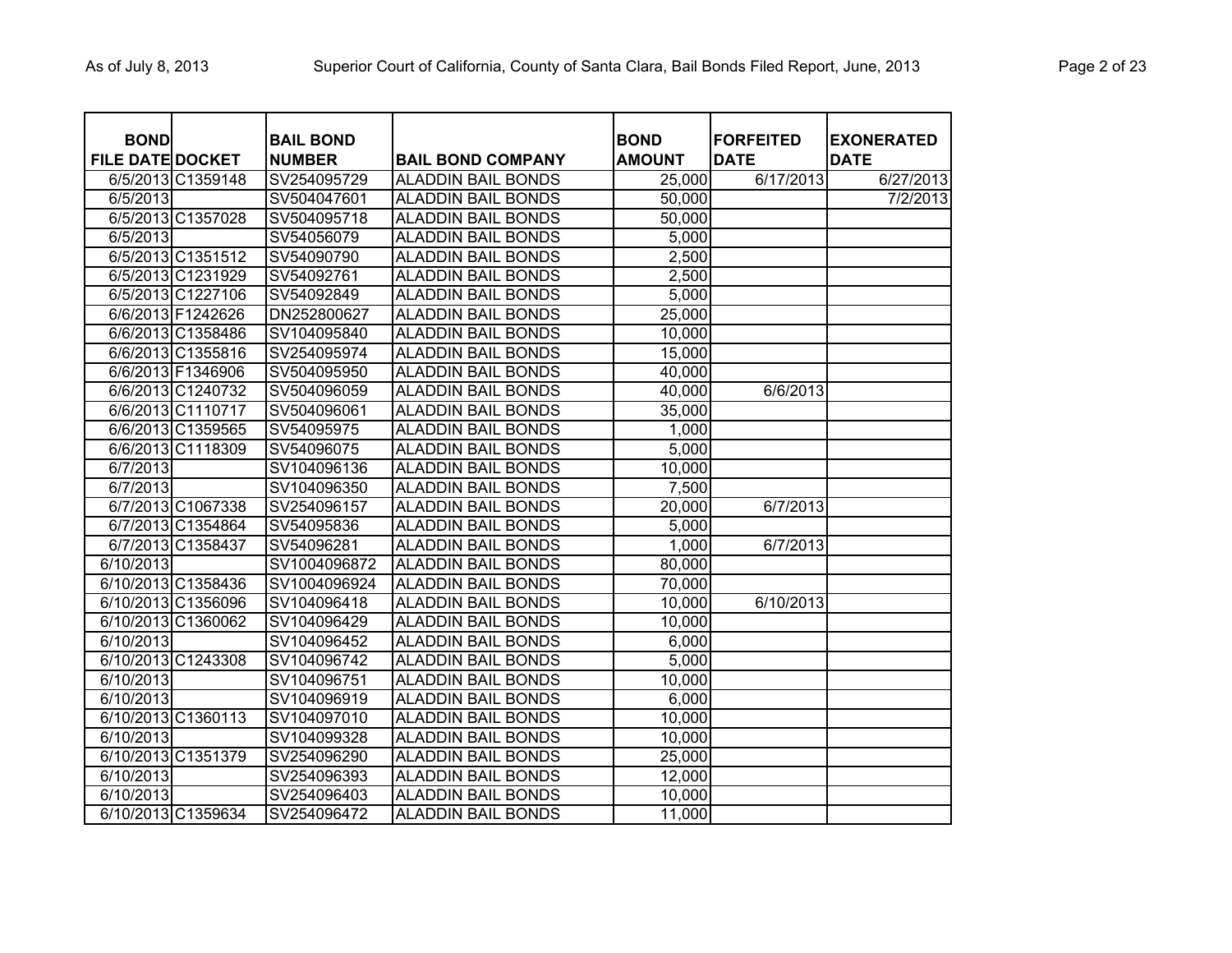| <b>BOND</b>             | <b>BAIL BOND</b> |                           | <b>BOND</b>   | <b>FORFEITED</b> | <b>EXONERATED</b> |
|-------------------------|------------------|---------------------------|---------------|------------------|-------------------|
| <b>FILE DATE DOCKET</b> | <b>NUMBER</b>    | <b>BAIL BOND COMPANY</b>  | <b>AMOUNT</b> | <b>DATE</b>      | <b>DATE</b>       |
| 6/10/2013               | SV254096555      | <b>ALADDIN BAIL BONDS</b> | 25,000        |                  |                   |
| 6/10/2013               | SV254096702      | <b>ALADDIN BAIL BONDS</b> | 16,000        |                  |                   |
| 6/10/2013               | SV254096748      | <b>ALADDIN BAIL BONDS</b> | 11,000        |                  |                   |
| 6/10/2013 C1243976      | SV254096925      | <b>ALADDIN BAIL BONDS</b> | 25,000        |                  |                   |
| 6/10/2013 C1354071      | SV254096926      | <b>ALADDIN BAIL BONDS</b> | 25,000        |                  |                   |
| 6/10/2013 B1261570      | SV254096927      | <b>ALADDIN BAIL BONDS</b> | 20,000        |                  |                   |
| 6/10/2013               | SV254096965      | <b>ALADDIN BAIL BONDS</b> | 16,000        |                  |                   |
| 6/10/2013               | SV254097189      | <b>ALADDIN BAIL BONDS</b> | 25,000        |                  |                   |
| 6/10/2013               | SV254097216      | <b>ALADDIN BAIL BONDS</b> | 10,000        |                  |                   |
| 6/10/2013               | SV254097232      | <b>ALADDIN BAIL BONDS</b> | 11,000        |                  |                   |
| 6/10/2013               | SV254097244      | <b>ALADDIN BAIL BONDS</b> | 10,000        |                  |                   |
| 6/10/2013               | SV254097271      | <b>ALADDIN BAIL BONDS</b> | 16,000        |                  |                   |
| 6/10/2013 C1359900      | SV504096506      | <b>ALADDIN BAIL BONDS</b> | 30,000        |                  |                   |
| 6/10/2013 C1114814      | SV504096608      | <b>ALADDIN BAIL BONDS</b> | 50,000        |                  |                   |
| 6/10/2013 C1359824      | SV504097179      | <b>ALADDIN BAIL BONDS</b> | 50,000        |                  |                   |
| 6/10/2013 F1346358      | SV54096003       | <b>ALADDIN BAIL BONDS</b> | 5,000         |                  |                   |
| 6/10/2013 C1359634      | SV54096353       | <b>ALADDIN BAIL BONDS</b> | 5,000         |                  |                   |
| 6/10/2013 C1355094      | SV54096749       | <b>ALADDIN BAIL BONDS</b> | 2,500         |                  |                   |
| 6/10/2013 C1354615      | SV54096752       | <b>ALADDIN BAIL BONDS</b> | 5,000         |                  |                   |
| 6/10/2013 C1360072      | SV54097197       | <b>ALADDIN BAIL BONDS</b> | 5,000         |                  |                   |
| 6/11/2013 F1347305      | SV1004096998     | <b>ALADDIN BAIL BONDS</b> | 52,500        |                  |                   |
| 6/11/2013 C1359825      | SV1004097510     | <b>ALADDIN BAIL BONDS</b> | 51,000        |                  |                   |
| 6/11/2013 B1151896      | SV104090451      | <b>ALADDIN BAIL BONDS</b> | 10,000        |                  |                   |
| 6/11/2013 C1358159      | SV104096217      | <b>ALADDIN BAIL BONDS</b> | 10,000        |                  |                   |
| 6/11/2013 B1366961      | SV104096246      | <b>ALADDIN BAIL BONDS</b> | 10,000        |                  |                   |
| 6/11/2013               | SV104096536      | <b>ALADDIN BAIL BONDS</b> | 10,000        |                  |                   |
| 6/11/2013 B1366764      | SV104096576      | <b>ALADDIN BAIL BONDS</b> | 10,000        |                  |                   |
| 6/11/2013 F1345863      | SV104096719      | <b>ALADDIN BAIL BONDS</b> | 7,500         |                  |                   |
| 6/11/2013 C1237258      | SV104096823      | <b>ALADDIN BAIL BONDS</b> | 5,000         |                  |                   |
| 6/11/2013 F1347146      | SV104097596      | <b>ALADDIN BAIL BONDS</b> | 10,000        |                  |                   |
| 6/11/2013 F1347329      | SV254087286      | <b>ALADDIN BAIL BONDS</b> | 10,000        |                  |                   |
| 6/11/2013 B1366832      | SV254096349      | <b>ALADDIN BAIL BONDS</b> | 25,000        | 6/20/2013        |                   |
| 6/11/2013 C1355810      | SV254096444      | <b>ALADDIN BAIL BONDS</b> | 10,000        |                  |                   |
| 6/11/2013               | SV254096797      | <b>ALADDIN BAIL BONDS</b> | 10,000        |                  |                   |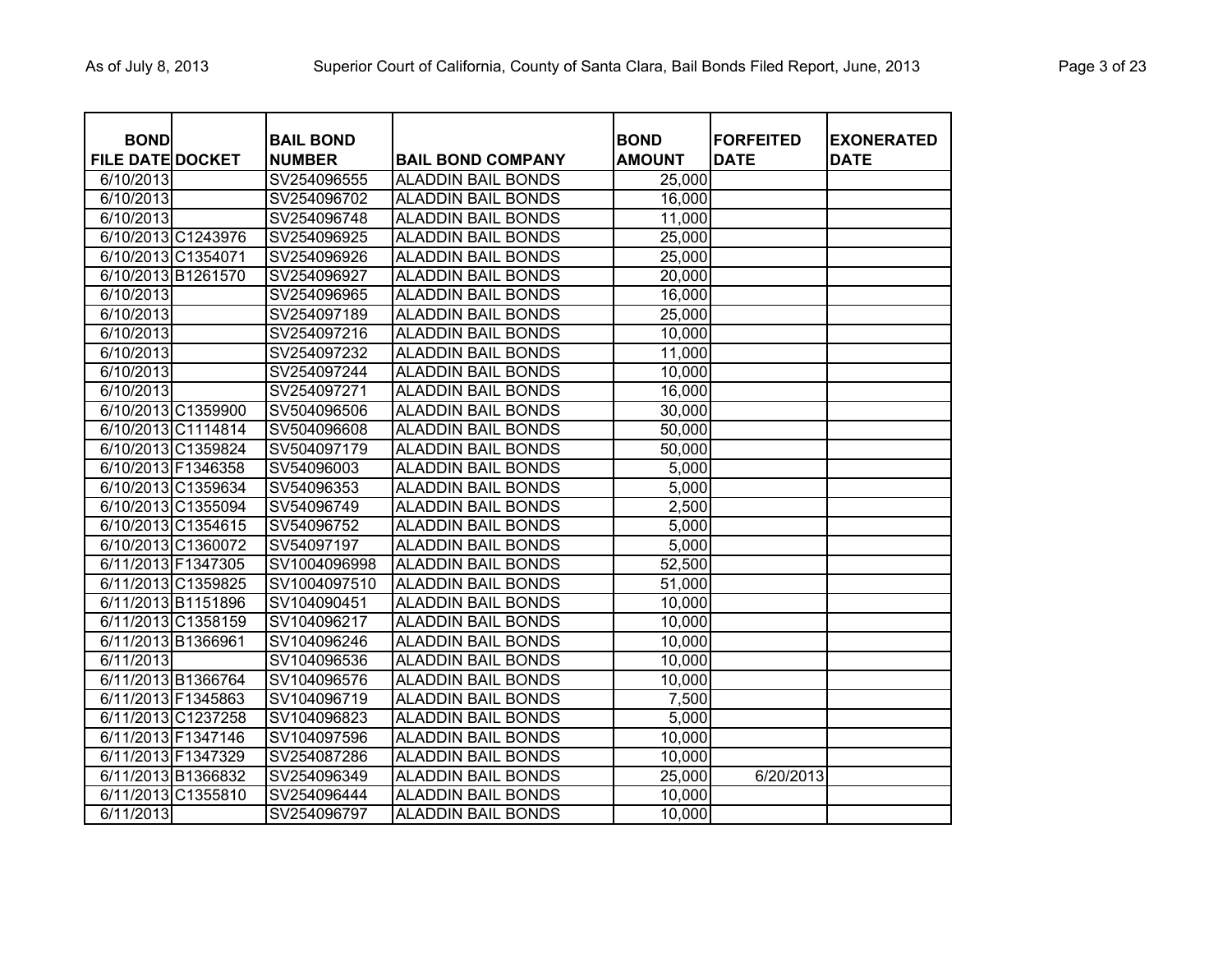| <b>BOND</b>             |                    | <b>BAIL BOND</b> |                           | <b>BOND</b>   | <b>FORFEITED</b> | <b>EXONERATED</b> |
|-------------------------|--------------------|------------------|---------------------------|---------------|------------------|-------------------|
| <b>FILE DATE DOCKET</b> |                    | <b>NUMBER</b>    | <b>BAIL BOND COMPANY</b>  | <b>AMOUNT</b> | <b>DATE</b>      | <b>DATE</b>       |
| 6/11/2013 F1347238      |                    | SV254096993      | <b>ALADDIN BAIL BONDS</b> | 21,000        |                  |                   |
| 6/11/2013 B1366981      |                    | SV254097207      | <b>ALADDIN BAIL BONDS</b> | 11,250        |                  |                   |
| 6/11/2013               |                    | SV254097306      | <b>ALADDIN BAIL BONDS</b> | 15,000        |                  |                   |
|                         | 6/11/2013 C1359627 | SV254097341      | <b>ALADDIN BAIL BONDS</b> | 15,000        | 6/24/2013        |                   |
| 6/11/2013               |                    | SV254097526      | <b>ALADDIN BAIL BONDS</b> | 11,000        |                  |                   |
|                         | 6/11/2013 C1349360 | SV254097575.     | <b>ALADDIN BAIL BONDS</b> | 25,000        |                  |                   |
|                         | 6/11/2013 C1359432 | SV254097578      | <b>ALADDIN BAIL BONDS</b> | 25,000        | 6/26/2013        |                   |
|                         | 6/11/2013 F1347069 | SV504097574      | <b>ALADDIN BAIL BONDS</b> | 30,000        |                  |                   |
|                         | 6/11/2013 C1355496 | SV54096194       | <b>ALADDIN BAIL BONDS</b> | 5,000         |                  |                   |
| 6/11/2013 C1352781      |                    | SV54096763       | <b>ALADDIN BAIL BONDS</b> | 5,000         |                  |                   |
| 6/11/2013 B1364981      |                    | SV54096801       | <b>ALADDIN BAIL BONDS</b> | 5,000         |                  |                   |
|                         | 6/12/2013 C1352193 | SV1004097894     | <b>ALADDIN BAIL BONDS</b> | 100,000       |                  |                   |
|                         | 6/12/2013 B1261526 | SV254096606      | <b>ALADDIN BAIL BONDS</b> | 25,000        |                  |                   |
|                         | 6/12/2013 C1359134 | SV254097550      | <b>ALADDIN BAIL BONDS</b> | 22,000        |                  |                   |
| 6/12/2013               |                    | SV254097690      | <b>ALADDIN BAIL BONDS</b> | 10,250        |                  |                   |
| 6/12/2013               |                    | SV254097734      | <b>ALADDIN BAIL BONDS</b> | 25,000        |                  |                   |
|                         | 6/12/2013 C1349233 | SV54097551       | <b>ALADDIN BAIL BONDS</b> | 5,000         |                  |                   |
|                         | 6/13/2013 C1074677 | SV104098163      | <b>ALADDIN BAIL BONDS</b> | 5,000         |                  |                   |
|                         | 6/13/2013 C1241323 | SV104094849      | <b>ALADDIN BAIL BONDS</b> | 5,000         |                  |                   |
| 6/13/2013               |                    | SV104097731      | <b>ALADDIN BAIL BONDS</b> | 10,000        |                  |                   |
|                         | 6/13/2013 C1355117 | SV104097985      | <b>ALADDIN BAIL BONDS</b> | 5,000         |                  |                   |
|                         | 6/13/2013 C1243370 | SV104098078      | <b>ALADDIN BAIL BONDS</b> | 10,000        |                  |                   |
|                         | 6/13/2013 C1237373 | SV104098162      | <b>ALADDIN BAIL BONDS</b> | 10,000        |                  |                   |
| 6/13/2013 C1354551      |                    | SV254097984      | <b>ALADDIN BAIL BONDS</b> | 20,000        |                  |                   |
| 6/13/2013               |                    | SV254098155      | <b>ALADDIN BAIL BONDS</b> | 25,000        |                  |                   |
|                         | 6/13/2013 C1359630 | SV504097927      | <b>ALADDIN BAIL BONDS</b> | 25,250        |                  |                   |
|                         | 6/13/2013 C1076141 | SV54096148       | <b>ALADDIN BAIL BONDS</b> | 5,000         |                  |                   |
| $\sqrt{6/13/2013}$      |                    | SV54097941       | <b>ALADDIN BAIL BONDS</b> | 5,000         |                  |                   |
| 6/13/2013 C1359661      |                    | SV54098088       | <b>ALADDIN BAIL BONDS</b> | 5,000         |                  |                   |
|                         | 6/14/2013 C1358728 | SV1004098398     | <b>ALADDIN BAIL BONDS</b> | 70,000        |                  |                   |
|                         | 6/14/2013 C1358769 | SV104097757      | <b>ALADDIN BAIL BONDS</b> | 10,000        |                  |                   |
| 6/14/2013 F1347343      |                    | SV104098108      | <b>ALADDIN BAIL BONDS</b> | 10,000        |                  |                   |
|                         | 6/14/2013 C1359633 | SV104098438      | <b>ALADDIN BAIL BONDS</b> | 10,000        | 6/26/2013        |                   |
|                         | 6/14/2013 C1353228 | SV104098441      | <b>ALADDIN BAIL BONDS</b> | 5,000         |                  |                   |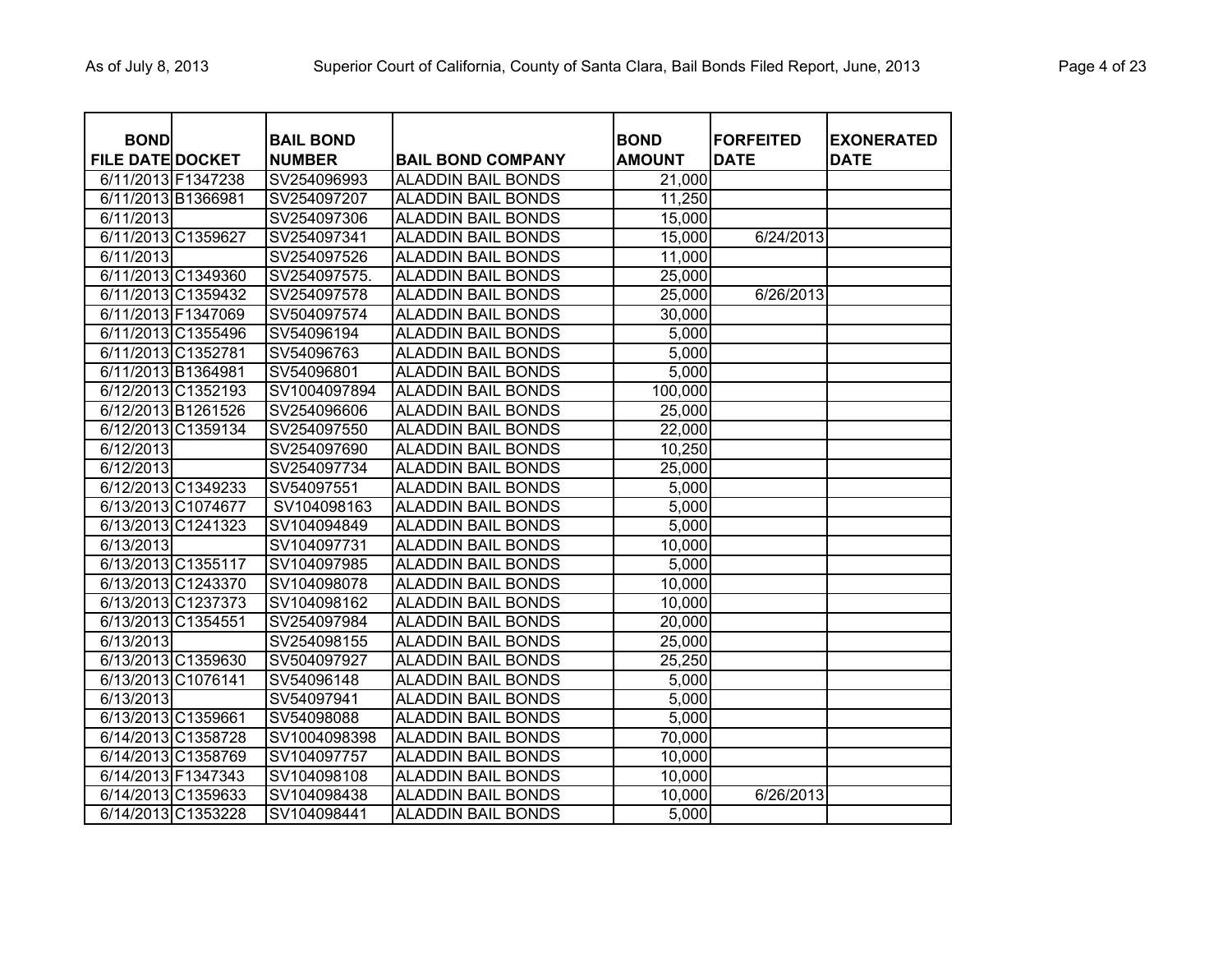| <b>BOND</b>             |                    | <b>BAIL BOND</b> |                           | <b>BOND</b>   | <b>FORFEITED</b> | <b>EXONERATED</b> |
|-------------------------|--------------------|------------------|---------------------------|---------------|------------------|-------------------|
| <b>FILE DATE DOCKET</b> |                    | <b>NUMBER</b>    | <b>BAIL BOND COMPANY</b>  | <b>AMOUNT</b> | <b>DATE</b>      | <b>DATE</b>       |
| 6/14/2013 C1358706      |                    | SV1504098337     | <b>ALADDIN BAIL BONDS</b> | 150,000       |                  |                   |
| 6/14/2013               |                    | SV254098227      | <b>ALADDIN BAIL BONDS</b> | 11,000        |                  |                   |
| 6/14/2013               |                    | SV254098286      | <b>ALADDIN BAIL BONDS</b> | 11,000        |                  |                   |
| 6/14/2013               |                    | SV54098268       | <b>ALADDIN BAIL BONDS</b> | 5,000         |                  |                   |
| 6/14/2013               |                    | SV54098442       | <b>ALADDIN BAIL BONDS</b> | 5,000         |                  |                   |
| 6/17/2013 C1355887      |                    | SV1004098890     | <b>ALADDIN BAIL BONDS</b> | 75,000        |                  |                   |
| 6/17/2013 C1233421      |                    | SV104098352      | <b>ALADDIN BAIL BONDS</b> | 10,000        | 6/24/2013        |                   |
| 6/17/2013 C1242391      |                    | SV104098353      | <b>ALADDIN BAIL BONDS</b> | 6,000         | 6/24/2013        |                   |
|                         | 6/17/2013 C1351130 | SV104098711      | <b>ALADDIN BAIL BONDS</b> | 10,000        |                  |                   |
| 6/17/2013 F1347211      |                    | SV254056278      | <b>ALADDIN BAIL BONDS</b> | 10,000        |                  |                   |
| 6/17/2013 B1366491      |                    | SV254098110      | <b>ALADDIN BAIL BONDS</b> | 15,000        |                  |                   |
|                         | 6/17/2013 C1244424 | SV254098351      | <b>ALADDIN BAIL BONDS</b> | 25,000        | 6/24/2013        |                   |
|                         | 6/17/2013 C1359992 | SV254098517      | <b>ALADDIN BAIL BONDS</b> | 12,000        |                  |                   |
| 6/17/2013               |                    | SV254098608      | <b>ALADDIN BAIL BONDS</b> | 10,000        |                  |                   |
|                         | 6/17/2013 C1356273 | SV254098765      | <b>ALADDIN BAIL BONDS</b> | 15,000        |                  |                   |
| 6/17/2013               |                    | SV254098798.     | <b>ALADDIN BAIL BONDS</b> | 10,000        |                  |                   |
| 6/17/2013               |                    | SV254098842      | <b>ALADDIN BAIL BONDS</b> | 15,000        |                  |                   |
|                         | 6/17/2013 C1359073 | SV254098888      | <b>ALADDIN BAIL BONDS</b> | 16,000        |                  |                   |
| 6/17/2013               |                    | SV254099247      | <b>ALADDIN BAIL BONDS</b> | 15,000        |                  |                   |
| 6/17/2013               |                    | SV254099270      | <b>ALADDIN BAIL BONDS</b> | 25,000        |                  |                   |
| 6/17/2013               |                    | SV254099298      | <b>ALADDIN BAIL BONDS</b> | 11,250        |                  |                   |
| 6/17/2013               |                    | SV54098369       | <b>ALADDIN BAIL BONDS</b> | 1,000         |                  |                   |
|                         | 6/17/2013 C1354514 | SV54098902       | <b>ALADDIN BAIL BONDS</b> | 5,000         |                  |                   |
|                         | 6/17/2013 C1071698 | SV54099047       | <b>ALADDIN BAIL BONDS</b> | 5,000         |                  |                   |
| 6/18/2013               |                    | SV104098903      | <b>ALADDIN BAIL BONDS</b> | 10,000        |                  |                   |
| 6/18/2013 F1346904      |                    | SV104099051      | <b>ALADDIN BAIL BONDS</b> | 10,000        |                  |                   |
| 6/18/2013               |                    | SV104099314      | <b>ALADDIN BAIL BONDS</b> | 10,000        |                  |                   |
| 6/18/2013 C1119291      |                    | SV254095462      | <b>ALADDIN BAIL BONDS</b> | 10,000        |                  |                   |
| 6/18/2013               |                    | SV254098515      | <b>ALADDIN BAIL BONDS</b> | 11,000        |                  |                   |
| 6/18/2013               |                    | SV254098739      | <b>ALADDIN BAIL BONDS</b> | 10,000        |                  |                   |
| 6/18/2013               |                    | SV254098768      | <b>ALADDIN BAIL BONDS</b> | 10,000        |                  |                   |
| 6/18/2013               |                    | SV254098769      | <b>ALADDIN BAIL BONDS</b> | 11,000        |                  |                   |
| 6/18/2013               |                    | SV254099045      | <b>ALADDIN BAIL BONDS</b> | 25,000        |                  |                   |
| 6/18/2013 F1346536      |                    | SV254099209      | <b>ALADDIN BAIL BONDS</b> | 20,000        |                  |                   |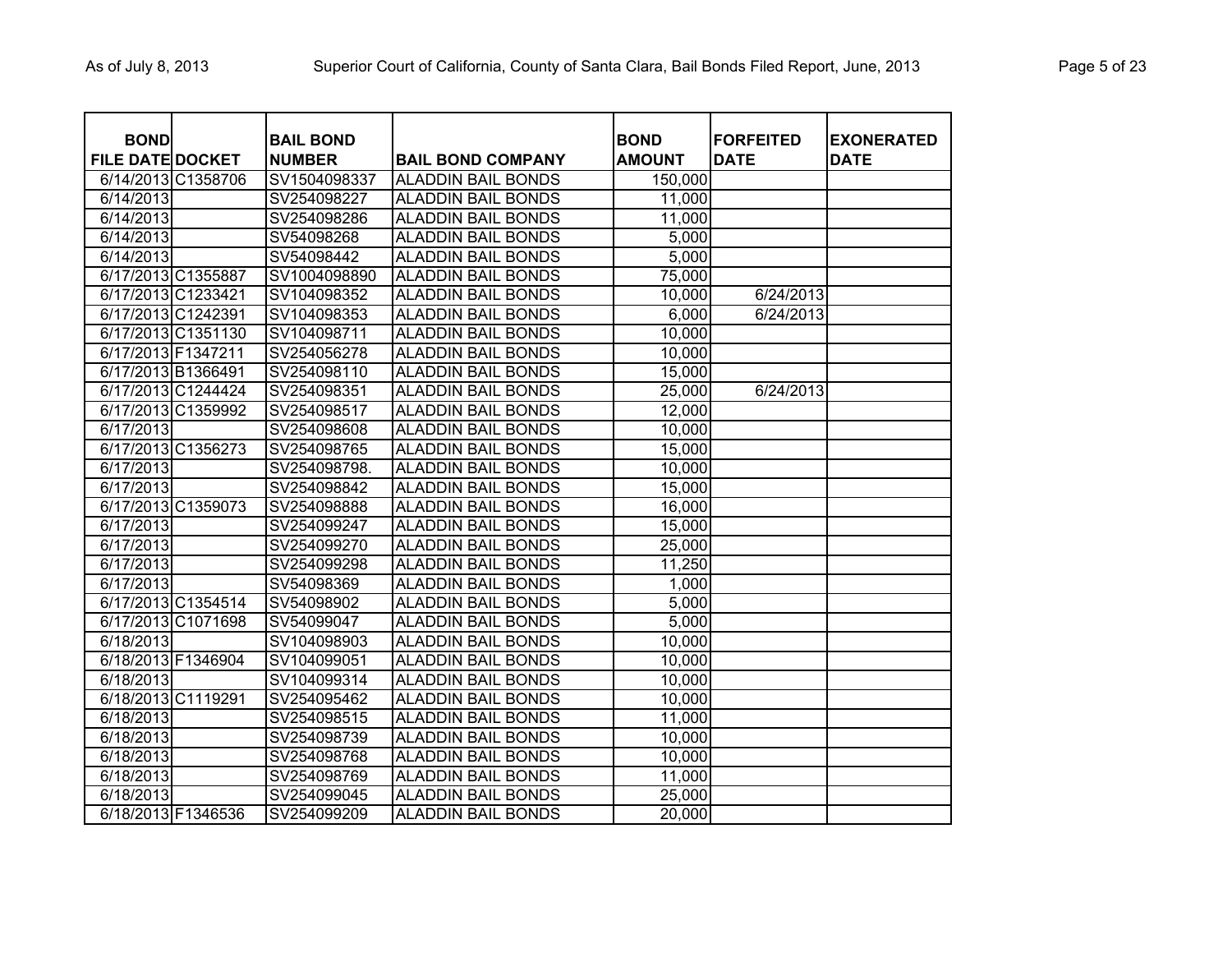| <b>BOND</b>             |                    | <b>BAIL BOND</b> |                           | <b>BOND</b>   | <b>FORFEITED</b> | <b>EXONERATED</b> |
|-------------------------|--------------------|------------------|---------------------------|---------------|------------------|-------------------|
| <b>FILE DATE DOCKET</b> |                    | <b>NUMBER</b>    | <b>BAIL BOND COMPANY</b>  | <b>AMOUNT</b> | <b>DATE</b>      | <b>DATE</b>       |
| 6/18/2013               |                    | SV254099236      | <b>ALADDIN BAIL BONDS</b> | 25,000        |                  |                   |
| 6/18/2013               |                    | SV254099399      | <b>ALADDIN BAIL BONDS</b> | 11,000        |                  |                   |
| 6/18/2013 F1346729      |                    | SV504098596      | <b>ALADDIN BAIL BONDS</b> | 50,000        |                  |                   |
| 6/18/2013               |                    | SV504098640      | <b>ALADDIN BAIL BONDS</b> | 35,000        |                  |                   |
| 6/18/2013 B1366909      |                    | SV504098901      | <b>ALADDIN BAIL BONDS</b> | 37,000        |                  |                   |
|                         | 6/18/2013 C1356742 | SV504099509      | <b>ALADDIN BAIL BONDS</b> | 35,000        |                  |                   |
| 6/18/2013               |                    | SV50504099040    | ALADDIN BAIL BONDS        | 36,000        |                  |                   |
| 6/19/2013 B1366037      |                    | SV104098407      | <b>ALADDIN BAIL BONDS</b> | 10,000        |                  |                   |
|                         | 6/19/2013 C1358406 | SV104099705      | <b>ALADDIN BAIL BONDS</b> | 6,000         |                  |                   |
|                         | 6/19/2013 B1365812 | SV254098782      | <b>ALADDIN BAIL BONDS</b> | 20,000        |                  |                   |
| 6/19/2013               |                    | SV254099323      | <b>ALADDIN BAIL BONDS</b> | 10,000        |                  |                   |
| 6/19/2013 C1348737      |                    | SV254099372      | <b>ALADDIN BAIL BONDS</b> | 10,000        |                  |                   |
| 6/19/2013               |                    | SV254099427      | <b>ALADDIN BAIL BONDS</b> | 16,000        |                  |                   |
|                         | 6/19/2013 C1350772 | SV254099595      | <b>ALADDIN BAIL BONDS</b> | 22,000        |                  |                   |
| 6/19/2013 F1347172      |                    | SV254099686      | <b>ALADDIN BAIL BONDS</b> | 15,000        |                  |                   |
| 6/20/2013               |                    | SV104099772      | <b>ALADDIN BAIL BONDS</b> | 10,000        |                  |                   |
|                         | 6/20/2013 C1353092 | SV104099975      | <b>ALADDIN BAIL BONDS</b> | 7,500         |                  |                   |
| 6/20/2013               |                    | SV104099982      | <b>ALADDIN BAIL BONDS</b> | 10,000        |                  |                   |
|                         | 6/20/2013 B1365199 | SV254099342      | <b>ALADDIN BAIL BONDS</b> | 10,000        |                  |                   |
| 6/20/2013               |                    | SV254099934      | <b>ALADDIN BAIL BONDS</b> | 17,000        |                  |                   |
| 6/20/2013               |                    | SV254099960      | <b>ALADDIN BAIL BONDS</b> | 20,000        |                  |                   |
|                         | 6/20/2013 B1367177 | SV254099976      | <b>ALADDIN BAIL BONDS</b> | 25,000        |                  |                   |
|                         | 6/20/2013 C1357304 | SV504099315      | <b>ALADDIN BAIL BONDS</b> | 50,000        |                  |                   |
|                         | 6/20/2013 C1358529 | SV504099771      | <b>ALADDIN BAIL BONDS</b> | 30,000        |                  |                   |
|                         | 6/20/2013 C1359175 | SV504099865      | <b>ALADDIN BAIL BONDS</b> | 50,000        |                  |                   |
|                         | 6/20/2013 B1366554 | SV54099162       | <b>ALADDIN BAIL BONDS</b> | 5,000         |                  |                   |
|                         | 6/21/2013 C1355887 | SV1004100087     | <b>ALADDIN BAIL BONDS</b> | 60,000        |                  |                   |
|                         | 6/21/2013 B1050270 | SV104098239      | <b>ALADDIN BAIL BONDS</b> | 10,000        |                  |                   |
| 6/21/2013 F1347117      |                    | SV104099782      | <b>ALADDIN BAIL BONDS</b> | 10,000        |                  |                   |
| 6/21/2013 C1358911      |                    | SV104100018      | <b>ALADDIN BAIL BONDS</b> | 10,000        |                  |                   |
|                         | 6/21/2013 B1366662 | SV104100150      | <b>ALADDIN BAIL BONDS</b> | 10,000        |                  |                   |
| 6/21/2013 F1244408      |                    | SV254099776      | <b>ALADDIN BAIL BONDS</b> | 25,000        |                  |                   |
| 6/21/2013 C1359375      |                    | SV254100050      | <b>ALADDIN BAIL BONDS</b> | 21,000        |                  |                   |
|                         | 6/21/2013 C1357726 | SV254100188      | <b>ALADDIN BAIL BONDS</b> | 20,000        | 6/21/2013        |                   |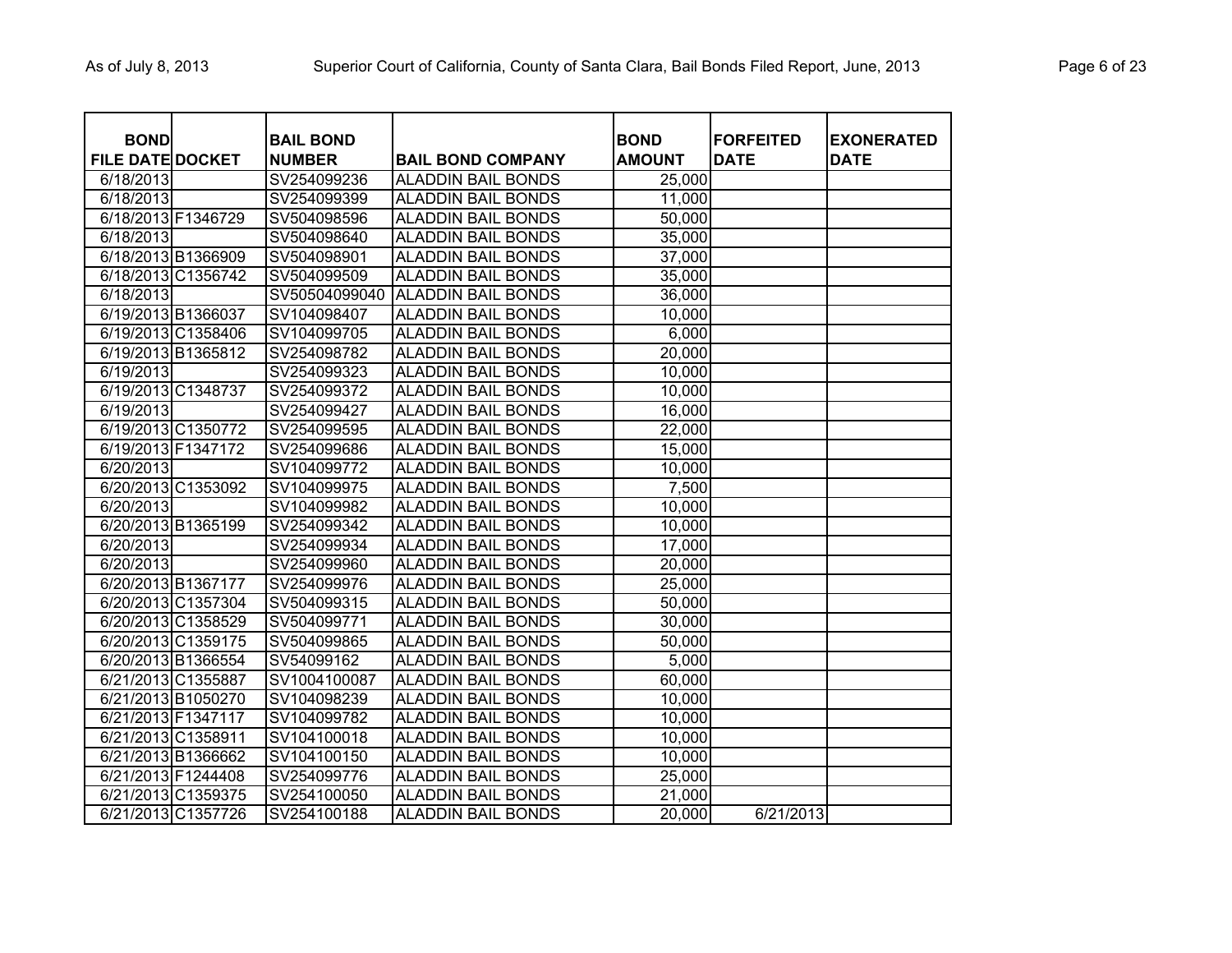| <b>BOND</b>             |                    | <b>BAIL BOND</b> |                           | <b>BOND</b>   | <b>FORFEITED</b> | <b>EXONERATED</b> |
|-------------------------|--------------------|------------------|---------------------------|---------------|------------------|-------------------|
| <b>FILE DATE DOCKET</b> |                    | <b>NUMBER</b>    | <b>BAIL BOND COMPANY</b>  | <b>AMOUNT</b> | <b>DATE</b>      | <b>DATE</b>       |
| 6/21/2013 B1366995      |                    | SV254100199      | <b>ALADDIN BAIL BONDS</b> | 16,000        |                  |                   |
|                         | 6/21/2013 C1076746 | SV254100210      | <b>ALADDIN BAIL BONDS</b> | 15,000        |                  |                   |
|                         | 6/21/2013 C1122633 | SV504100111      | <b>ALADDIN BAIL BONDS</b> | 40,000        |                  |                   |
| 6/21/2013 B1366978      |                    | SV54100106       | <b>ALADDIN BAIL BONDS</b> | 5,000         |                  |                   |
| 6/21/2013 B1366979      |                    | SV54100107       | <b>ALADDIN BAIL BONDS</b> | 5,000         |                  |                   |
|                         | 6/21/2013 C1359368 | SV54100204       | <b>ALADDIN BAIL BONDS</b> | 5,000         | 6/25/2013        |                   |
| 6/24/2013 C1357831      |                    | SV104099621.     | <b>ALADDIN BAIL BONDS</b> | 10,000        |                  |                   |
|                         | 6/24/2013 C1359474 | SV104100213      | <b>ALADDIN BAIL BONDS</b> | 10,000        |                  |                   |
|                         | 6/24/2013 C1354855 | SV104100425      | <b>ALADDIN BAIL BONDS</b> | 10,000        |                  |                   |
| 6/24/2013               |                    | SV104100658      | <b>ALADDIN BAIL BONDS</b> | 10,000        |                  |                   |
|                         | 6/24/2013 C1358702 | SV104100839      | <b>ALADDIN BAIL BONDS</b> | 10,000        |                  |                   |
| 6/24/2013               |                    | SV104101021      | <b>ALADDIN BAIL BONDS</b> | 10,000        |                  |                   |
| 6/24/2013               |                    | SV104101041      | <b>ALADDIN BAIL BONDS</b> | 6,000         |                  |                   |
|                         | 6/24/2013 C1241700 | SV254078838      | <b>ALADDIN BAIL BONDS</b> | 5,000         |                  |                   |
|                         | 6/24/2013 CC942475 | SV254100532      | <b>ALADDIN BAIL BONDS</b> | 15,000        |                  |                   |
| 6/24/2013               |                    | SV254100591      | <b>ALADDIN BAIL BONDS</b> | 10,000        |                  |                   |
| 6/24/2013 C1356127      |                    | SV254100734      | <b>ALADDIN BAIL BONDS</b> | 25,000        |                  |                   |
|                         | 6/24/2013 C1359067 | SV254100768      | <b>ALADDIN BAIL BONDS</b> | 20,000        |                  |                   |
|                         | 6/24/2013 C1120722 | SV504078778      | <b>ALADDIN BAIL BONDS</b> | 40,000        |                  |                   |
|                         | 6/24/2013 C1357030 | SV504099954      | <b>ALADDIN BAIL BONDS</b> | 40,000        |                  |                   |
| 6/24/2013               |                    | SV504100900      | <b>ALADDIN BAIL BONDS</b> | 26,000        |                  |                   |
|                         | 6/24/2013 C1357090 | SV54100361       | <b>ALADDIN BAIL BONDS</b> | 5,000         |                  |                   |
|                         | 6/24/2013 C1357090 | SV54100362       | <b>ALADDIN BAIL BONDS</b> | 5,000         |                  |                   |
|                         | 6/24/2013 C1354834 | SV54100641       | <b>ALADDIN BAIL BONDS</b> | 5,000         |                  |                   |
|                         | 6/24/2013 C1357322 | SV54100834       | <b>ALADDIN BAIL BONDS</b> | 5,000         |                  |                   |
|                         | 6/24/2013 C1120536 | SV54100840       | <b>ALADDIN BAIL BONDS</b> | 5,000         |                  |                   |
|                         | 6/24/2013 B1367170 | SV54100997       | <b>ALADDIN BAIL BONDS</b> | 2,000         |                  |                   |
|                         | 6/25/2013 B1364722 | SV1004100801     | <b>ALADDIN BAIL BONDS</b> | 100,000       |                  |                   |
|                         | 6/25/2013 B1366553 | SV104100171      | <b>ALADDIN BAIL BONDS</b> | 5,000         |                  |                   |
| 6/25/2013               |                    | SV104100654      | <b>ALADDIN BAIL BONDS</b> | 8,000         |                  |                   |
| 6/25/2013               |                    | SV104100873      | <b>ALADDIN BAIL BONDS</b> | 5,250         |                  |                   |
|                         | 6/25/2013 C1360634 | SV104101211      | <b>ALADDIN BAIL BONDS</b> | 10,000        |                  |                   |
|                         | 6/25/2013 B1366625 | SV254099784      | <b>ALADDIN BAIL BONDS</b> | 25,000        |                  |                   |
| 6/25/2013               |                    | SV254100352      | <b>ALADDIN BAIL BONDS</b> | 15,000        |                  |                   |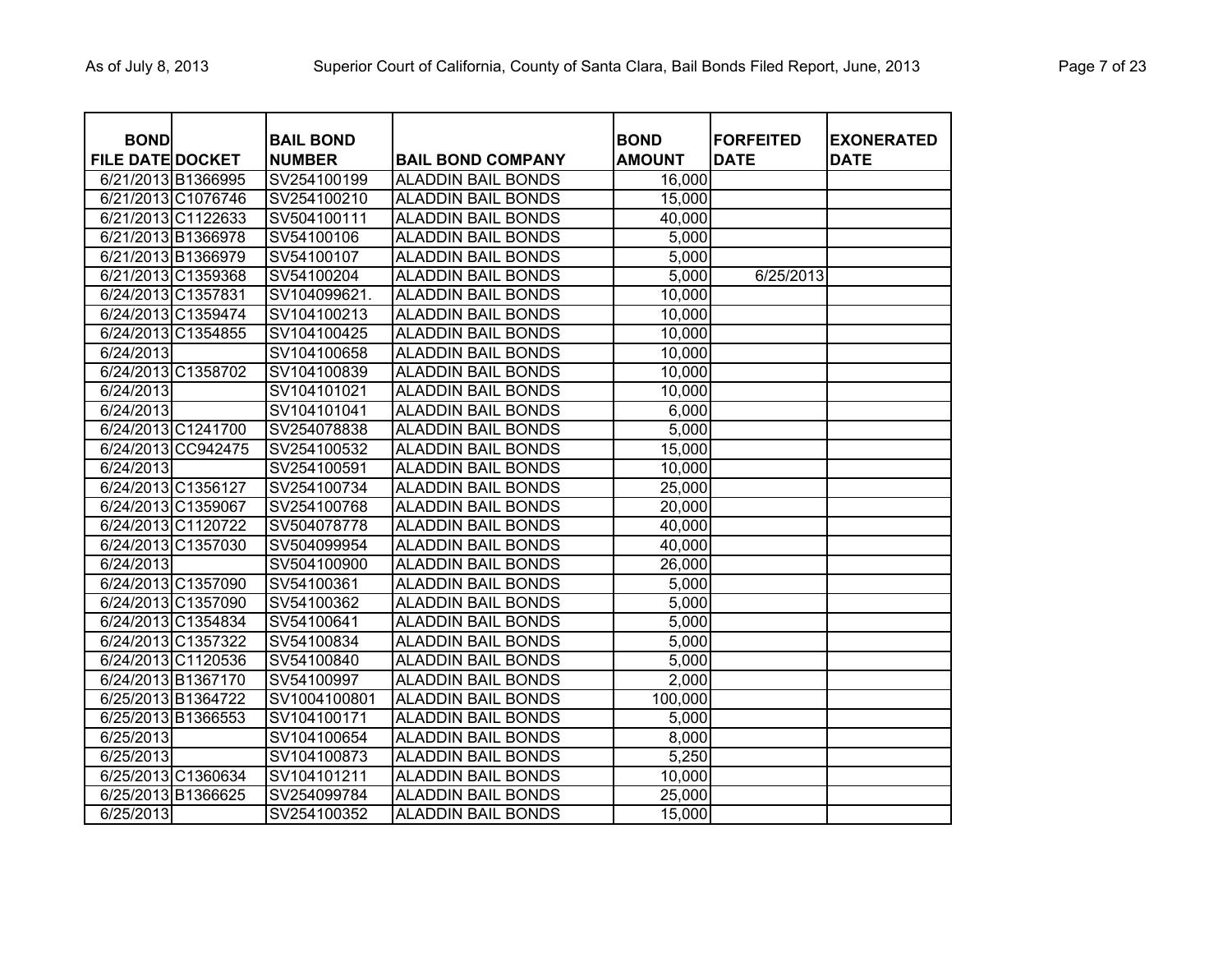| <b>BOND</b>             |                    | <b>BAIL BOND</b> |                           | <b>BOND</b>   | <b>FORFEITED</b> | <b>EXONERATED</b> |
|-------------------------|--------------------|------------------|---------------------------|---------------|------------------|-------------------|
| <b>FILE DATE DOCKET</b> |                    | <b>NUMBER</b>    | <b>BAIL BOND COMPANY</b>  | <b>AMOUNT</b> | <b>DATE</b>      | <b>DATE</b>       |
| 6/25/2013               |                    | SV254100614      | <b>ALADDIN BAIL BONDS</b> | 11,000        |                  |                   |
| 6/25/2013               |                    | SV254100637      | <b>ALADDIN BAIL BONDS</b> | 10,000        |                  |                   |
| 6/25/2013 B1263856      |                    | SV254100817      | <b>ALADDIN BAIL BONDS</b> | 15,000        |                  |                   |
| 6/25/2013 B1367170      |                    | SV254100996      | <b>ALADDIN BAIL BONDS</b> | 11,000        |                  |                   |
| 6/25/2013 F1347393      |                    | SV254101466      | <b>ALADDIN BAIL BONDS</b> | 16,000        |                  |                   |
| 6/25/2013 C1101772      |                    | SV504098345      | <b>ALADDIN BAIL BONDS</b> | 30,000        |                  |                   |
| 6/25/2013               |                    | SV504100859      | <b>ALADDIN BAIL BONDS</b> | 45,000        |                  |                   |
| 6/25/2013 F1346096      |                    | SV54100402       | <b>ALADDIN BAIL BONDS</b> | 5,000         |                  |                   |
| 6/25/2013               |                    | SV54100587       | <b>ALADDIN BAIL BONDS</b> | 2,000         |                  |                   |
| 6/25/2013               |                    | SV54101201.      | <b>ALADDIN BAIL BONDS</b> | 1,000         |                  |                   |
| 6/26/2013               |                    | SV104064149      | <b>ALADDIN BAIL BONDS</b> | 6,000         |                  |                   |
| 6/26/2013 C1360110      |                    | SV104101535      | <b>ALADDIN BAIL BONDS</b> | 10,000        |                  |                   |
| 6/26/2013 B1367170      |                    | SV254064147      | <b>ALADDIN BAIL BONDS</b> | 11,000        |                  |                   |
| 6/26/2013 C1083822      |                    | SV254099539      | <b>ALADDIN BAIL BONDS</b> | 25,000        |                  |                   |
| 6/26/2013 C1358982      |                    | SV254101353      | <b>ALADDIN BAIL BONDS</b> | 25,000        |                  |                   |
| 6/26/2013               |                    | SV254101362      | <b>ALADDIN BAIL BONDS</b> | 8,082,013     |                  |                   |
| 6/26/2013 B1367173      |                    | SV254101409      | <b>ALADDIN BAIL BONDS</b> | 20,000        |                  |                   |
| 6/26/2013               |                    | SV254101497      | <b>ALADDIN BAIL BONDS</b> | 20,000        |                  |                   |
|                         | 6/26/2013 CC949903 | SV504101327      | <b>ALADDIN BAIL BONDS</b> | 50,000        |                  |                   |
|                         | 6/26/2013 CC960227 | SV54100108       | <b>ALADDIN BAIL BONDS</b> | 5,000         |                  |                   |
|                         | 6/26/2013 CC958749 | SV54100109       | <b>ALADDIN BAIL BONDS</b> | 5,000         |                  |                   |
| 6/27/2013 C1238166      |                    | SV104101097      | <b>ALADDIN BAIL BONDS</b> | 6,000         |                  |                   |
| 6/27/2013               |                    | SV104101536      | <b>ALADDIN BAIL BONDS</b> | 10,000        |                  |                   |
| 6/27/2013               |                    | SV254101567      | <b>ALADDIN BAIL BONDS</b> | 11,000        |                  |                   |
| 6/27/2013               |                    | SV254101653      | <b>ALADDIN BAIL BONDS</b> | 25,000        |                  |                   |
| 6/27/2013 C1245943      |                    | SV254101767      | <b>ALADDIN BAIL BONDS</b> | 15,000        |                  |                   |
| 6/27/2013 C1074083      |                    | SV54101534       | <b>ALADDIN BAIL BONDS</b> | 5,000         |                  |                   |
| 6/27/2013               |                    | SV54101566       | <b>ALADDIN BAIL BONDS</b> | 5,000         |                  |                   |
| 6/28/2013               |                    | SV104101675      | <b>ALADDIN BAIL BONDS</b> | 10,000        |                  |                   |
| 6/28/2013 C1360264      |                    | SV104101794      | <b>ALADDIN BAIL BONDS</b> | 10,000        |                  |                   |
|                         | 6/28/2013 C1360264 | SV104101795      | <b>ALADDIN BAIL BONDS</b> | 10,000        |                  |                   |
| 6/28/2013               |                    | SV104102061      | <b>ALADDIN BAIL BONDS</b> | 10,000        |                  |                   |
| 6/28/2013               |                    | SV104102062      | <b>ALADDIN BAIL BONDS</b> | 10,000        |                  |                   |
|                         | 6/28/2013 C1360674 | SV254101945      | <b>ALADDIN BAIL BONDS</b> | 11,000        |                  |                   |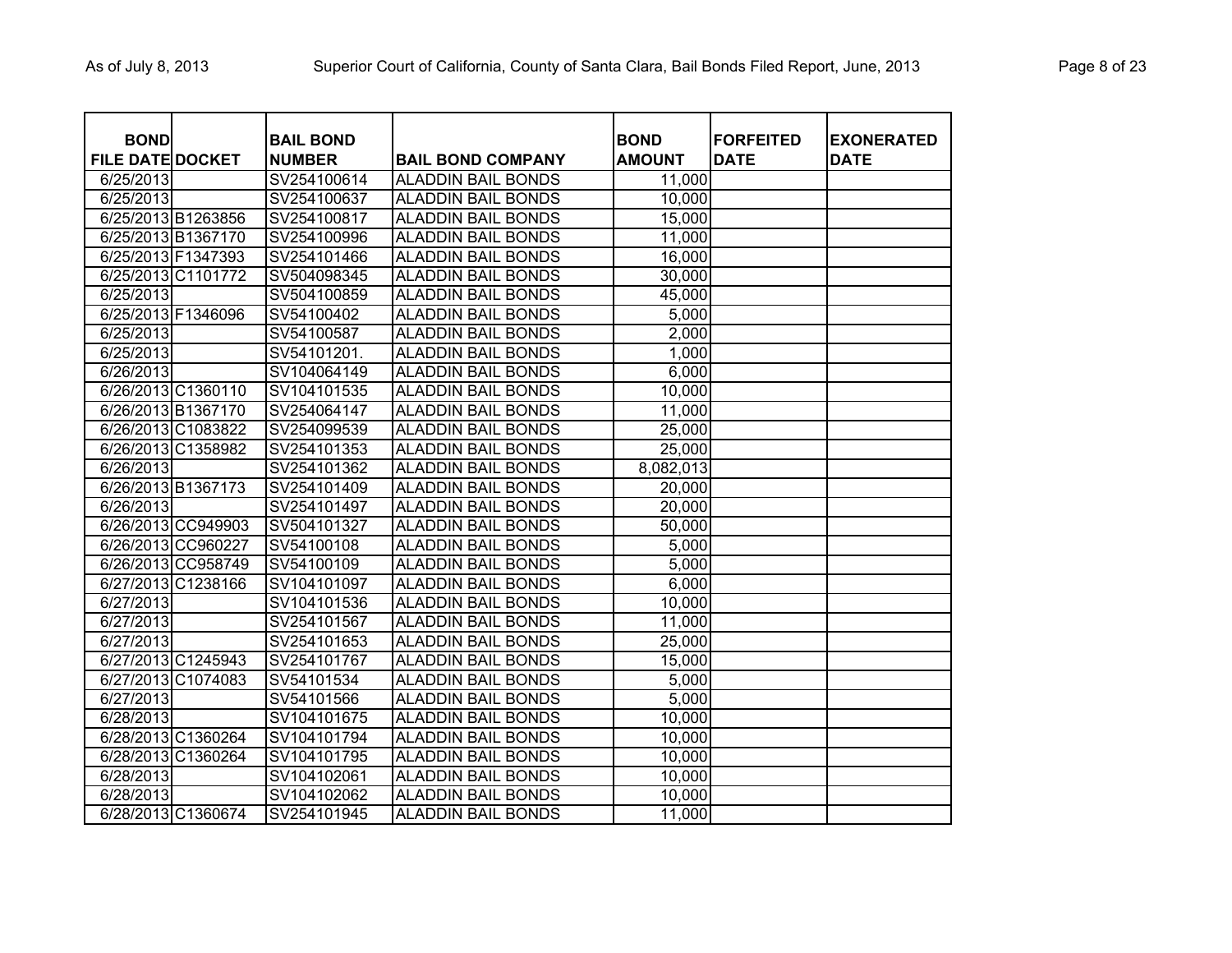| <b>BOND</b><br><b>FILE DATE DOCKET</b> |                   | <b>BAIL BOND</b><br><b>NUMBER</b> | <b>BAIL BOND COMPANY</b>       | <b>BOND</b><br><b>AMOUNT</b> | <b>FORFEITED</b><br><b>DATE</b> | <b>EXONERATED</b><br><b>DATE</b> |
|----------------------------------------|-------------------|-----------------------------------|--------------------------------|------------------------------|---------------------------------|----------------------------------|
| 6/28/2013                              |                   | SV504101588                       | <b>ALADDIN BAIL BONDS</b>      | 35,000                       |                                 |                                  |
| 6/28/2013 C1232502                     |                   | SV504101933                       | <b>ALADDIN BAIL BONDS</b>      | 30,000                       |                                 |                                  |
|                                        | 6/4/2013 F1347075 | 2013BB017484                      | ALICE CORTEZ BAIL BONDS        | 11,000                       |                                 |                                  |
| 6/7/2013                               |                   | 2013CC014714                      | ALICE CORTEZ BAIL BONDS        | 30,000                       |                                 | 6/20/2013                        |
| 6/11/2013 F1347144                     |                   | 2013BB017485                      | ALICE CORTEZ BAIL BONDS        | 10,000                       |                                 |                                  |
| 6/11/2013 F1346831                     |                   | 2013CC014715                      | <b>ALICE CORTEZ BAIL BONDS</b> | 23,267                       |                                 |                                  |
| 6/17/2013 F1243541                     |                   | 2013DD008590                      | ALICE CORTEZ BAIL BONDS        | 50,000                       |                                 |                                  |
| 6/18/2013                              |                   | 2013DD008587                      | ALICE CORTEZ BAIL BONDS        | 36,000                       |                                 |                                  |
| 6/21/2013                              |                   | 2013CC014716                      | ALICE CORTEZ BAIL BONDS        | 21,000                       |                                 |                                  |
|                                        | 6/1/2013 C1067669 |                                   | 5271716666 ALL PRO BAIL BONDS  | 25,000                       |                                 |                                  |
|                                        | 6/3/2013 C1240277 |                                   | 211218737 ALL PRO BAIL BONDS   | 10,000                       |                                 |                                  |
|                                        | 6/3/2013 C1358786 |                                   | 5112187242 ALL PRO BAIL BONDS  | 10,000                       | 6/17/2013                       |                                  |
|                                        | 6/3/2013 C1118305 |                                   | 5112187367 ALL PRO BAIL BONDS  | 10,000                       |                                 |                                  |
|                                        | 6/3/2013 C1357974 |                                   | 5550993063 ALL PRO BAIL BONDS  | 20,000                       |                                 |                                  |
| 6/3/2013                               |                   |                                   | 5801596504 ALL PRO BAIL BONDS  | 5,000                        |                                 |                                  |
| 6/4/2013                               |                   |                                   | 5105326485 ALL PRO BAIL BONDS  | 100,000                      |                                 |                                  |
|                                        | 6/4/2013 C1358422 |                                   | 5105336581 ALL PRO BAIL BONDS  | 25,000                       | 6/17/2013                       |                                  |
| 6/4/2013                               |                   |                                   | 5112187255 ALL PRO BAIL BONDS  | 10,000                       |                                 |                                  |
|                                        | 6/4/2013 F1346639 |                                   | 5112187408 ALL PRO BAIL BONDS  | 10,000                       |                                 |                                  |
|                                        | 6/4/2013 F1346995 |                                   | 5550993050 ALL PRO BAIL BONDS  | 11,000                       |                                 |                                  |
|                                        | 6/4/2013 B1364334 | FCS101139681                      | ALL PRO BAIL BONDS             | 5,000                        |                                 |                                  |
| 6/5/2013                               |                   |                                   | 5550995632 ALL PRO BAIL BONDS  | 16,000                       |                                 |                                  |
|                                        | 6/5/2013 C1356455 |                                   | 5550995674 ALL PRO BAIL BONDS  | 50,000                       |                                 |                                  |
|                                        | 6/5/2013 C1356448 |                                   | 5801596575 ALL PRO BAIL BONDS  | 5,000                        |                                 |                                  |
|                                        | 6/6/2013 C1354925 |                                   | 5105336565 ALL PRO BAIL BONDS  | 36,000                       |                                 |                                  |
|                                        | 6/6/2013 C1356497 |                                   | 5112182010 ALL PRO BAIL BONDS  | 5,000                        |                                 |                                  |
|                                        | 6/6/2013 C1355484 |                                   | 5271681070 ALL PRO BAIL BONDS  | 15,000                       |                                 |                                  |
|                                        | 6/6/2013 C1358439 |                                   | 5271698852 ALL PRO BAIL BONDS  | 20,000                       |                                 |                                  |
|                                        | 6/6/2013 C1351894 |                                   | 5801596520 ALL PRO BAIL BONDS  | 5,000                        |                                 |                                  |
|                                        | 6/6/2013 C1352929 |                                   | 5801596533 ALL PRO BAIL BONDS  | 1,000                        |                                 |                                  |
|                                        | 6/7/2013 C1356141 |                                   | 5105333775 ALL PRO BAIL BONDS  | 98,000                       |                                 |                                  |
|                                        | 6/7/2013 C1359634 |                                   | 5112182023 ALL PRO BAIL BONDS  | 11,000                       |                                 |                                  |
|                                        | 6/7/2013 C1356140 |                                   | 5200110378 ALL PRO BAIL BONDS  | 125,000                      |                                 |                                  |
| 6/7/2013                               |                   |                                   | 5271698878 ALL PRO BAIL BONDS  | 25,000                       |                                 |                                  |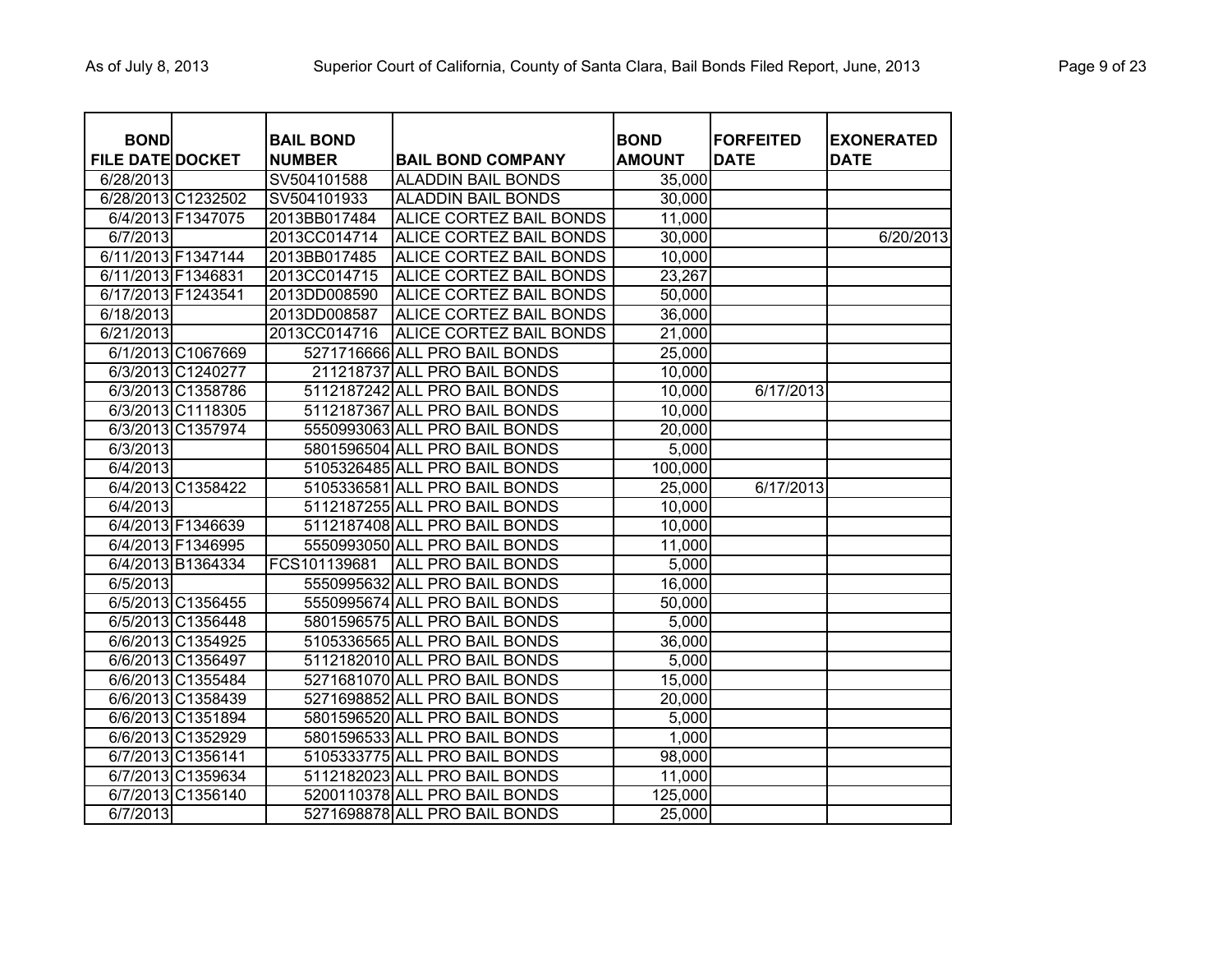| <b>BOND</b><br><b>FILE DATE DOCKET</b> |                    | <b>BAIL BOND</b><br><b>NUMBER</b> | <b>BAIL BOND COMPANY</b>       | <b>BOND</b><br><b>AMOUNT</b> | <b>FORFEITED</b><br><b>DATE</b> | <b>EXONERATED</b><br><b>DATE</b> |
|----------------------------------------|--------------------|-----------------------------------|--------------------------------|------------------------------|---------------------------------|----------------------------------|
|                                        | 6/7/2013 C1359145  |                                   | 5271698881 ALL PRO BAIL BONDS  | 25,000                       |                                 |                                  |
|                                        | 6/7/2013 C1242001  |                                   | 5550996291 ALL PRO BAIL BONDS  | 50,000                       |                                 |                                  |
|                                        | 6/10/2013 C1359436 |                                   | 5112187396 ALL PRO BAIL BONDS  | 11,000                       | 6/24/2013                       |                                  |
| 6/10/2013                              |                    |                                   | 5112223478 ALL PRO BAIL BONDS  | 6,000                        |                                 |                                  |
| 6/10/2013                              |                    |                                   | 5112223506 ALL PRO BAIL BONDS  | 10,000                       |                                 | 6/24/2013                        |
|                                        | 6/10/2013 C1359632 |                                   | 5112223519 ALL PRO BAIL BONDS  | 11,000                       |                                 |                                  |
|                                        | 6/10/2013 C1360621 |                                   | 5112223522 ALL PRO BAIL BONDS  | 10,000                       |                                 |                                  |
| 6/10/2013                              |                    |                                   | 5271712709 ALL PRO BAIL BONDS  | 16,000                       |                                 |                                  |
| 6/10/2013                              |                    |                                   | 5550996303 ALL PRO BAIL BONDS  | 25,000                       |                                 |                                  |
| 6/10/2013                              |                    |                                   | 5550996316 ALL PRO BAIL BONDS  | 25,000                       |                                 |                                  |
| 6/10/2013 C1358561                     |                    |                                   | 5551003273 ALL PRO BAIL BONDS  | 30,000                       |                                 |                                  |
|                                        | 6/10/2013 C1359433 | SV1004097150                      | ALL PRO BAIL BONDS             | 60,000                       |                                 |                                  |
|                                        | 6/11/2013 B1366918 |                                   | 550996329 ALL PRO BAIL BONDS   | 25,000                       |                                 |                                  |
| 6/11/2013                              |                    |                                   | 5112187383 ALL PRO BAIL BONDS  | 11,000                       |                                 |                                  |
|                                        | 6/11/2013 C1354368 |                                   | 5112187411 ALL PRO BAIL BONDS  | 6,000                        |                                 |                                  |
|                                        | 6/11/2013 C1354157 |                                   | 5112223481 ALL PRO BAIL BONDS  | 7,500                        |                                 |                                  |
|                                        | 6/11/2013 F1345666 |                                   | 5112223494 ALL PRO BAIL BONDS  | 6,000                        |                                 |                                  |
|                                        | 6/11/2013 C1357750 |                                   | 5112223605 ALL PRO BAIL BONDS  | 1,000                        |                                 |                                  |
| 6/11/2013                              |                    |                                   | 5271698865 ALL PRO BAIL BONDS  | 25,000                       |                                 |                                  |
|                                        | 6/11/2013 C1117982 |                                   | 5271706247 ALL PRO BAIL BONDS  | 20,000                       |                                 |                                  |
| 6/11/2013                              |                    |                                   | 5271712712 ALL PRO BAIL BONDS  | 15,000                       |                                 |                                  |
|                                        | 6/11/2013 C1356896 |                                   | 5551003314 ALL PRO BAIL BONDS  | 30,000                       |                                 |                                  |
| 6/12/2013                              |                    |                                   | 5271626987 ALL PRO BAIL BONDS  | 10,000                       |                                 |                                  |
|                                        | 6/12/2013 CC760923 |                                   | 5271712738 ALL PRO BAIL BONDS  | 25,000                       | 6/27/2013                       |                                  |
|                                        | 6/12/2013 C1359130 |                                   | 52717132725 ALL PRO BAIL BONDS | 26,000                       |                                 |                                  |
|                                        | 6/13/2013 BB945112 |                                   | 5112223618 ALL PRO BAIL BONDS  | 6,000                        |                                 |                                  |
|                                        | 6/14/2013 C1358845 |                                   | 5551003327 ALL PRO BAIL BONDS  | 35,000                       | 6/19/2013                       |                                  |
|                                        | 6/14/2013 C1247557 |                                   | 5801629026 ALL PRO BAIL BONDS  | 1,000                        |                                 | 6/18/2013                        |
|                                        | 6/14/2013 C1357323 |                                   | 5801629224 ALL PRO BAIL BONDS  | 5,000                        |                                 |                                  |
|                                        | 6/14/2013 C1356900 |                                   | 58001629211 ALL PRO BAIL BONDS | 5,000                        |                                 |                                  |
|                                        | 6/16/2013 C1356120 |                                   | 5112192385 ALL PRO BAIL BONDS  | 2,000                        |                                 |                                  |
| 6/17/2013 B1366861                     |                    |                                   | 5112192017 ALL PRO BAIL BONDS  | 10,000                       |                                 |                                  |
|                                        | 6/17/2013 C1358056 |                                   | 5112192033 ALL PRO BAIL BONDS  | 8,000                        |                                 |                                  |
|                                        | 6/17/2013 C1359075 |                                   | 5112192046 ALL PRO BAIL BONDS  | 10,000                       |                                 | 6/25/2013                        |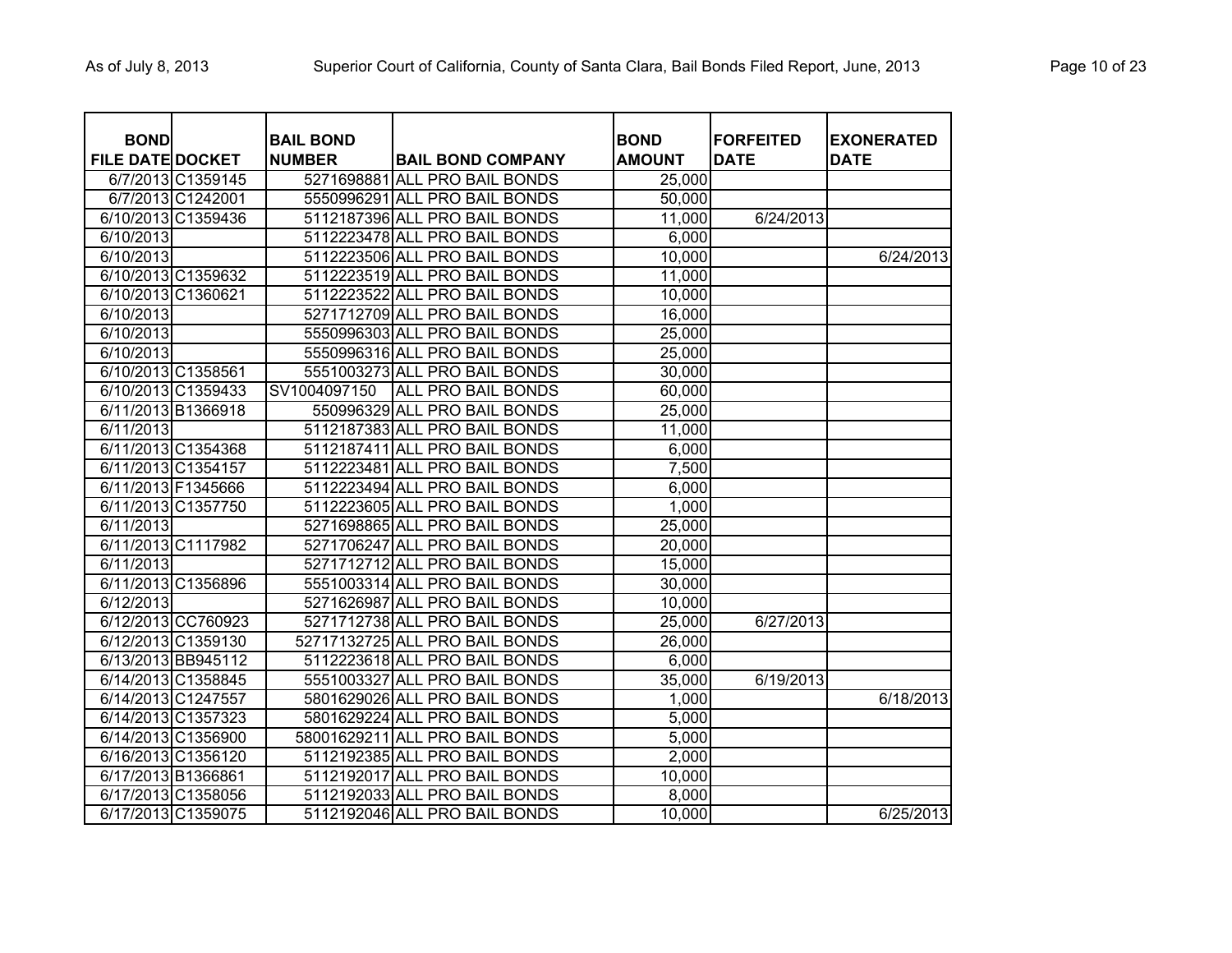| <b>BOND</b>             |                    | <b>BAIL BOND</b> |                               | <b>BOND</b>         | <b>FORFEITED</b> | <b>EXONERATED</b> |
|-------------------------|--------------------|------------------|-------------------------------|---------------------|------------------|-------------------|
| <b>FILE DATE DOCKET</b> |                    | <b>NUMBER</b>    | <b>BAIL BOND COMPANY</b>      | <b>AMOUNT</b>       | <b>DATE</b>      | <b>DATE</b>       |
| 6/17/2013               |                    |                  | 5112192059 ALL PRO BAIL BONDS | 10,000              |                  |                   |
| 6/17/2013               |                    |                  | 5112192439 ALL PRO BAIL BONDS | 10,000              |                  |                   |
|                         | 6/17/2013 C1359265 |                  | 5271716864 ALL PRO BAIL BONDS | 25,000              |                  |                   |
|                         | 6/17/2013 C1350427 |                  | 5801629039 ALL PRO BAIL BONDS | 5,000               |                  |                   |
|                         | 6/17/2013 C1247359 |                  | 5801629042 ALL PRO BAIL BONDS | 2,000               |                  |                   |
|                         | 6/17/2013 C1360125 |                  | 5801629055 ALL PRO BAIL BONDS | 5,000               |                  |                   |
| 6/17/2013 C1355641      |                    |                  | 5801629208 ALL PRO BAIL BONDS | 5,000               |                  |                   |
| 6/18/2013               |                    |                  | 5112192020 ALL PRO BAIL BONDS | 10,000              |                  |                   |
| 6/18/2013 F1345475      |                    |                  | 5112192442 ALL PRO BAIL BONDS | 10,000              |                  |                   |
|                         | 6/18/2013 B1366965 |                  | 5271716819 ALL PRO BAIL BONDS | 15,000              |                  |                   |
|                         | 6/18/2013 C1350275 |                  | 5271716822 ALL PRO BAIL BONDS | 20,000              |                  |                   |
|                         | 6/18/2013 C1349132 |                  | 5550997371 ALL PRO BAIL BONDS | 50,000              |                  |                   |
| 6/19/2013               |                    |                  | 5112192413 ALL PRO BAIL BONDS | 10,000              |                  |                   |
| 6/19/2013 B1366600      |                    |                  | 5112192426 ALL PRO BAIL BONDS | 10,000              |                  |                   |
|                         | 6/19/2013 C1359892 |                  | 5271716806 ALL PRO BAIL BONDS | 25,000              |                  |                   |
|                         | 6/19/2013 C1358843 |                  | 5551003301 ALL PRO BAIL BONDS | 30,000              |                  |                   |
|                         | 6/19/2013 C1353998 |                  | 5801629138 ALL PRO BAIL BONDS | 5,000               |                  |                   |
|                         | 6/19/2013 C1358057 |                  | 5801629141 ALL PRO BAIL BONDS | 5,000               |                  |                   |
| 6/19/2013 F1244749      |                    |                  | 5801629183 ALL PRO BAIL BONDS | 5,000               |                  |                   |
| 6/19/2013 F1345774      |                    |                  | 5801629196 ALL PRO BAIL BONDS | 5,000               |                  |                   |
|                         | 6/20/2013 C1357710 |                  | 5112192372 ALL PRO BAIL BONDS | 10,000              |                  |                   |
|                         | 6/20/2013 C1347935 |                  | 5271716710 ALL PRO BAIL BONDS | $\overline{12,000}$ |                  |                   |
|                         | 6/20/2013 B1366976 |                  | 5271716851 ALL PRO BAIL BONDS | 15,000              |                  |                   |
|                         | 6/20/2013 C1356727 |                  | 5551003286 ALL PRO BAIL BONDS | 50,000              |                  |                   |
|                         | 6/21/2013 C1353487 |                  | 5271716835 ALL PRO BAIL BONDS | 16,000              |                  |                   |
| 6/21/2013               |                    |                  | 5801629170 ALL PRO BAIL BONDS | 5,000               |                  |                   |
| 6/24/2013               |                    |                  | 511192356 ALL PRO BAIL BONDS  | 11,000              |                  |                   |
|                         | 6/24/2013 C1356100 |                  | 5112198006 ALL PRO BAIL BONDS | 10,000              |                  |                   |
| 6/24/2013 C1359601      |                    |                  | 5801629154 ALL PRO BAIL BONDS | 5,000               |                  |                   |
| 6/24/2013               |                    |                  | 5801636134 ALL PRO BAIL BONDS | 5,000               |                  |                   |
| 6/25/2013               |                    |                  | 5112192231 ALL PRO BAIL BONDS | 11,000              |                  |                   |
| 6/25/2013 B1366871      |                    |                  | 5112192244 ALL PRO BAIL BONDS | 10,000              |                  |                   |
|                         | 6/25/2013 C1360446 |                  | 5112192257 ALL PRO BAIL BONDS | 11,000              |                  |                   |
| 6/25/2013               |                    |                  | 5112192400 ALL PRO BAIL BONDS | 10,000              |                  |                   |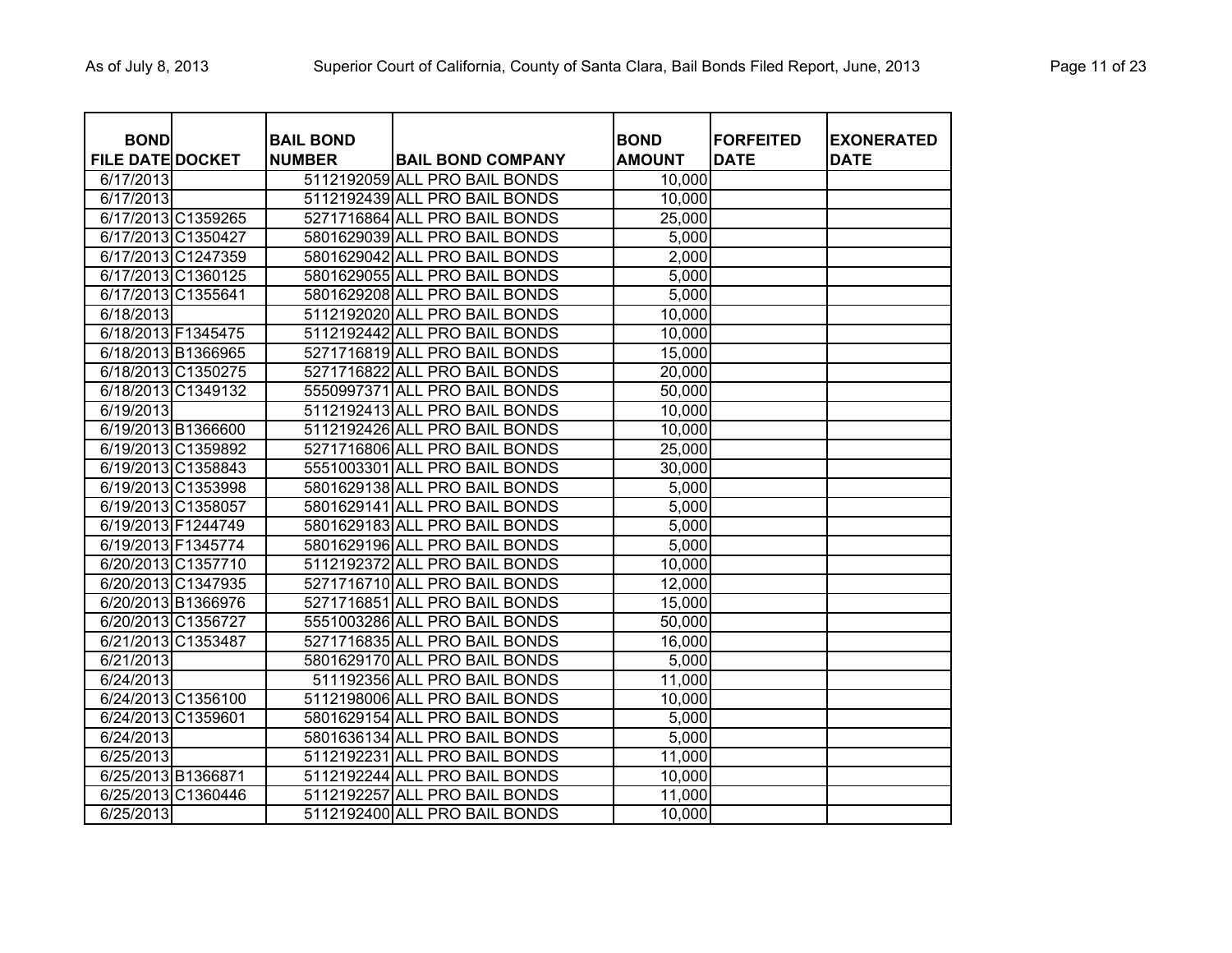| <b>BOND</b>                          |                    |                                   |                                                           |                              |                                 |                                  |
|--------------------------------------|--------------------|-----------------------------------|-----------------------------------------------------------|------------------------------|---------------------------------|----------------------------------|
|                                      |                    | <b>BAIL BOND</b><br><b>NUMBER</b> |                                                           | <b>BOND</b><br><b>AMOUNT</b> | <b>FORFEITED</b><br><b>DATE</b> | <b>EXONERATED</b><br><b>DATE</b> |
| <b>FILE DATE DOCKET</b><br>6/25/2013 |                    |                                   | <b>BAIL BOND COMPANY</b><br>5112198019 ALL PRO BAIL BONDS | 10,000                       |                                 |                                  |
| 6/25/2013                            |                    |                                   | 5271716736 ALL PRO BAIL BONDS                             | 21,000                       |                                 |                                  |
| 6/25/2013                            |                    |                                   | 5271716749 ALL PRO BAIL BONDS                             | 15,000                       |                                 |                                  |
|                                      |                    |                                   | 5801636147 ALL PRO BAIL BONDS                             |                              |                                 |                                  |
| 6/25/2013                            |                    |                                   |                                                           | 2,250                        |                                 |                                  |
|                                      | 6/26/2013 CC962296 |                                   | 5112192369 ALL PRO BAIL BONDS                             | 10,000                       |                                 | 6/26/2013                        |
| 6/27/2013 C1358981                   |                    |                                   | 5112192215 ALL PRO BAIL BONDS                             | 10,000                       |                                 |                                  |
| 6/27/2013                            |                    |                                   | 5112192228 ALL PRO BAIL BONDS                             | 11,000                       |                                 |                                  |
|                                      | 6/27/2013 C1358055 |                                   | 5112192273 ALL PRO BAIL BONDS                             | 10,000                       |                                 |                                  |
| 6/27/2013 C1359071                   |                    |                                   | 5112192286 ALL PRO BAIL BONDS                             | 11,000                       |                                 |                                  |
| 6/27/2013 F1245072                   |                    |                                   | 5271716752 ALL PRO BAIL BONDS                             | 25,000                       |                                 |                                  |
| 6/28/2013                            |                    |                                   | 5112192299 ALL PRO BAIL BONDS                             | 10,250                       |                                 |                                  |
|                                      | 6/28/2013 C1237778 |                                   | 5551006498 ALL PRO BAIL BONDS                             | 40,000                       |                                 |                                  |
| 6/4/2013                             |                    | IS30K143602                       | <b>AMIGO BAIL BONDS</b>                                   | 5,000                        |                                 |                                  |
|                                      | 6/7/2013 C1358787  | IS30K143604                       | <b>AMIGO BAIL BONDS</b>                                   | 25,000                       |                                 |                                  |
|                                      | 6/3/2013 C1359567  | T1050404054                       | <b>BAD BOYS BAIL BONDS</b>                                | 10,000                       |                                 |                                  |
|                                      | 6/3/2013 C1353698  | T1050412166                       | <b>BAD BOYS BAIL BONDS</b>                                | 10,000                       |                                 |                                  |
|                                      | 6/3/2013 C1358306  | T2550404069                       | <b>BAD BOYS BAIL BONDS</b>                                | 25,000                       |                                 |                                  |
| 6/3/2013                             |                    | T2550408296                       | <b>BAD BOYS BAIL BONDS</b>                                | 15,000                       |                                 |                                  |
|                                      | 6/3/2013 C1358789  | T2550412547                       | <b>BAD BOYS BAIL BONDS</b>                                | 11,000                       |                                 | 6/20/2013                        |
|                                      | 6/3/2013 C1350595  | T2550412548                       | <b>BAD BOYS BAIL BONDS</b>                                | 25,000                       | 6/7/2013                        | 6/17/2013                        |
| 6/3/2013                             |                    | T2550412549                       | <b>BAD BOYS BAIL BONDS</b>                                | 12,000                       |                                 |                                  |
|                                      | 6/3/2013 C1358324  | T5050412017                       | <b>BAD BOYS BAIL BONDS</b>                                | 30,000                       |                                 |                                  |
|                                      | 6/3/2013 C1359662  | T5050412576                       | <b>BAD BOYS BAIL BONDS</b>                                | 50,000                       |                                 |                                  |
|                                      | 6/3/2013 C1104699  | T550412155                        | <b>BAD BOYS BAIL BONDS</b>                                | 5,000                        |                                 |                                  |
|                                      | 6/4/2013 F1347289  | T1050412161                       | <b>BAD BOYS BAIL BONDS</b>                                | 10,000                       |                                 |                                  |
|                                      | 6/4/2013 B1259301  | T2550408297                       | <b>BAD BOYS BAIL BONDS</b>                                | 25,000                       |                                 |                                  |
| 6/4/2013                             |                    | T2550412545                       | <b>BAD BOYS BAIL BONDS</b>                                | 25,000                       |                                 |                                  |
|                                      | 6/4/2013 C1350639  | T550394295                        | <b>BAD BOYS BAIL BONDS</b>                                | 5,000                        |                                 |                                  |
|                                      | 6/4/2013 C1359554  | T550394296                        | <b>BAD BOYS BAIL BONDS</b>                                | 1,000                        |                                 |                                  |
|                                      | 6/5/2013 B1366911  | T10050407410                      | <b>BAD BOYS BAIL BONDS</b>                                | 75,000                       |                                 |                                  |
|                                      | 6/5/2013 C1355817  | T1050412167                       | <b>BAD BOYS BAIL BONDS</b>                                | 10,000                       |                                 |                                  |
|                                      | 6/5/2013 C1349125  | T2550408299                       | <b>BAD BOYS BAIL BONDS</b>                                | 17,000                       |                                 |                                  |
|                                      | 6/5/2013 C1359553  | T2550412188                       | <b>BAD BOYS BAIL BONDS</b>                                | 11,000                       |                                 |                                  |
|                                      | 6/5/2013 C1359543  | T2550412546                       | <b>BAD BOYS BAIL BONDS</b>                                | 12,000                       |                                 |                                  |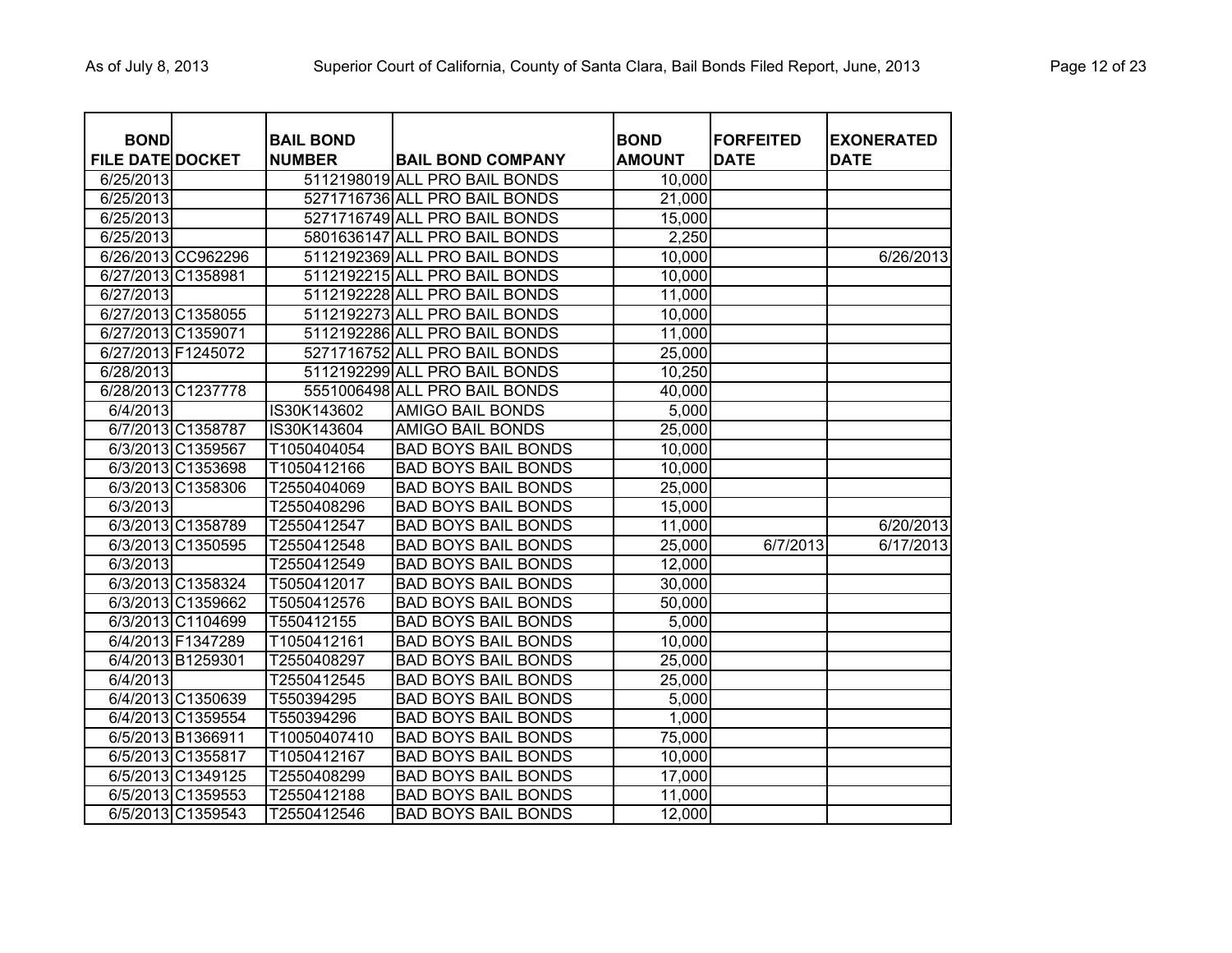| <b>BOND</b>             |                    | <b>BAIL BOND</b> |                            | <b>BOND</b>   | <b>FORFEITED</b> | <b>EXONERATED</b> |
|-------------------------|--------------------|------------------|----------------------------|---------------|------------------|-------------------|
| <b>FILE DATE DOCKET</b> |                    | <b>NUMBER</b>    | <b>BAIL BOND COMPANY</b>   | <b>AMOUNT</b> | <b>DATE</b>      | <b>DATE</b>       |
|                         | 6/5/2013 C1114944  | T50504125575     | <b>BAD BOYS BAIL BONDS</b> | 25,000        |                  |                   |
|                         | 6/6/2013 C1356501  | T10050412365     | <b>BAD BOYS BAIL BONDS</b> | 100,000       |                  |                   |
|                         | 6/6/2013 C1350606  | T1050412168      | <b>BAD BOYS BAIL BONDS</b> | 5,000         |                  |                   |
|                         | 6/6/2013 C1350064  | T2550408077      | <b>BAD BOYS BAIL BONDS</b> | 25,000        |                  |                   |
|                         | 6/7/2013 C1360059  | T1050412536      | <b>BAD BOYS BAIL BONDS</b> | 10,000        |                  |                   |
| 6/7/2013                |                    | T550411797       | <b>BAD BOYS BAIL BONDS</b> | 5,000         |                  |                   |
|                         | 6/10/2013 C1355489 | T1050408274      | <b>BAD BOYS BAIL BONDS</b> | 10,000        |                  |                   |
|                         | 6/10/2013 C1360616 | T1050408276      | <b>BAD BOYS BAIL BONDS</b> | 10,000        |                  |                   |
| 6/10/2013               |                    | T20050412938     | <b>BAD BOYS BAIL BONDS</b> | 150,000       |                  |                   |
|                         | 6/10/2013 C1244896 | T2550408079      | <b>BAD BOYS BAIL BONDS</b> | 25,000        |                  |                   |
| 6/10/2013               |                    | T2550408082.     | <b>BAD BOYS BAIL BONDS</b> | 25,000        |                  |                   |
| 6/10/2013               |                    | T2550412550      | <b>BAD BOYS BAIL BONDS</b> | 11,000        |                  |                   |
| 6/10/2013               |                    | T2550412551      | <b>BAD BOYS BAIL BONDS</b> | 15,000        |                  |                   |
| 6/10/2013               |                    | T5050412577      | <b>BAD BOYS BAIL BONDS</b> | 10,000        |                  |                   |
|                         | 6/10/2013 C1359194 | T5050412898      | <b>BAD BOYS BAIL BONDS</b> | 30,000        |                  |                   |
| 6/10/2013               |                    | T550411794       | <b>BAD BOYS BAIL BONDS</b> | 1,000         |                  |                   |
|                         | 6/10/2013 C1350241 | T550411796       | <b>BAD BOYS BAIL BONDS</b> | 5,000         |                  |                   |
| 6/10/2013               |                    | T550411798       | <b>BAD BOYS BAIL BONDS</b> | 3,000         |                  |                   |
|                         | 6/10/2013 C1353020 | T550412421       | <b>BAD BOYS BAIL BONDS</b> | 5,000         |                  |                   |
|                         | 6/11/2013 B1259404 | T10050412245     | <b>BAD BOYS BAIL BONDS</b> | 100,000       |                  |                   |
|                         | 6/11/2013 C1358560 | T10050412364     | <b>BAD BOYS BAIL BONDS</b> | 76,000        |                  |                   |
|                         | 6/11/2013 C1348428 | T10050412440     | <b>BAD BOYS BAIL BONDS</b> | 100,000       |                  |                   |
| 6/11/2013               |                    | T1050408277      | <b>BAD BOYS BAIL BONDS</b> | 10,000        |                  |                   |
| 6/11/2013 F1243922      |                    | T2550408078      | <b>BAD BOYS BAIL BONDS</b> | 15,000        |                  |                   |
| 6/11/2013               |                    | T2550408298      | <b>BAD BOYS BAIL BONDS</b> | 15,000        |                  | 7/5/2013          |
| 6/11/2013 F1347191      |                    | T2550411835      | <b>BAD BOYS BAIL BONDS</b> | 25,000        |                  |                   |
|                         | 6/11/2013 B1366980 | T5050412578      | <b>BAD BOYS BAIL BONDS</b> | 50,000        |                  |                   |
| 6/11/2013 C1356901      |                    | T550411876       | <b>BAD BOYS BAIL BONDS</b> | 5,000         |                  |                   |
| 6/11/2013               |                    | T550412873       | <b>BAD BOYS BAIL BONDS</b> | 5,000         |                  |                   |
| 6/12/2013 F1242992      |                    | T1050412537      | <b>BAD BOYS BAIL BONDS</b> | 10,000        |                  |                   |
| 6/13/2013               |                    | T1050408278      | <b>BAD BOYS BAIL BONDS</b> | 10,000        |                  |                   |
|                         | 6/13/2013 C1076092 | T5050407625      | <b>BAD BOYS BAIL BONDS</b> | 50,000        |                  |                   |
|                         | 6/14/2013 C1359438 | T10050412442     | <b>BAD BOYS BAIL BONDS</b> | 100,000       |                  |                   |
| 6/14/2013               |                    | T2550411838      | <b>BAD BOYS BAIL BONDS</b> | 16,000        |                  |                   |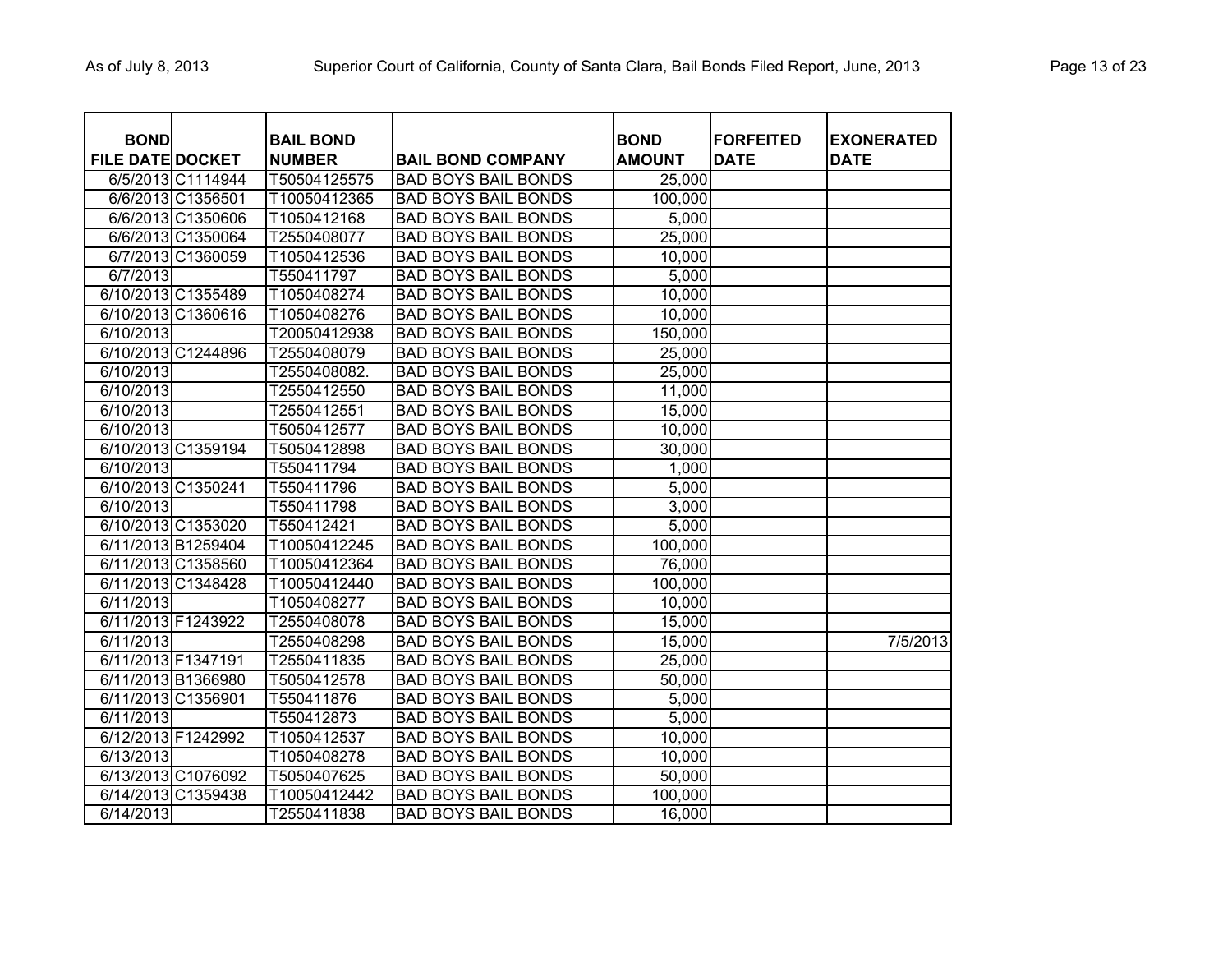| <b>BOND</b><br><b>FILE DATE DOCKET</b> |                    | <b>BAIL BOND</b><br><b>NUMBER</b> | <b>BAIL BOND COMPANY</b>   | <b>BOND</b><br><b>AMOUNT</b> | <b>FORFEITED</b><br><b>DATE</b> | <b>EXONERATED</b><br>DATE |
|----------------------------------------|--------------------|-----------------------------------|----------------------------|------------------------------|---------------------------------|---------------------------|
|                                        | 6/14/2013 C1356974 | T2550412885                       | <b>BAD BOYS BAIL BONDS</b> | 25,000                       |                                 |                           |
| 6/14/2013 C1352331                     |                    | T2550412886                       | <b>BAD BOYS BAIL BONDS</b> | 20,000                       |                                 |                           |
|                                        | 6/14/2013 C1354196 | T5050412902                       | <b>BAD BOYS BAIL BONDS</b> | 41,000                       |                                 |                           |
|                                        | 6/14/2013 C1356774 | T550412512523                     | <b>BAD BOYS BAIL BONDS</b> | 5,000                        |                                 |                           |
|                                        | 6/14/2013 C1358829 | T550412659                        | <b>BAD BOYS BAIL BONDS</b> | 100,000                      |                                 |                           |
|                                        | 6/14/2013 C1353997 | T550412874                        | <b>BAD BOYS BAIL BONDS</b> | 5,000                        |                                 |                           |
|                                        | 6/17/2013 C1356763 | T10050412592                      | <b>BAD BOYS BAIL BONDS</b> | 100,000                      |                                 |                           |
| 6/17/2013                              |                    | T1050408067                       | <b>BAD BOYS BAIL BONDS</b> | 10,000                       |                                 |                           |
| 6/17/2013                              |                    | T1050408069                       | <b>BAD BOYS BAIL BONDS</b> | 10,000                       |                                 |                           |
|                                        | 6/17/2013 C1352590 | T1050408280                       | <b>BAD BOYS BAIL BONDS</b> | 10,000                       |                                 |                           |
|                                        | 6/17/2013 C1228348 | T1050408281                       | <b>BAD BOYS BAIL BONDS</b> | 10,000                       |                                 |                           |
|                                        | 6/17/2013 C1223115 | T2550411996                       | <b>BAD BOYS BAIL BONDS</b> | 25,000                       |                                 |                           |
| 6/17/2013                              |                    | T2550411997                       | <b>BAD BOYS BAIL BONDS</b> | 20,000                       |                                 |                           |
| 6/17/2013                              |                    | T2550411998                       | <b>BAD BOYS BAIL BONDS</b> | 16,000                       |                                 |                           |
| 6/17/2013                              |                    | T2550412887                       | <b>BAD BOYS BAIL BONDS</b> | 12,000                       |                                 |                           |
|                                        | 6/18/2013 C1239686 | T10050412931                      | <b>BAD BOYS BAIL BONDS</b> | 100,000                      |                                 |                           |
|                                        | 6/18/2013 C1234086 | T1050412538                       | <b>BAD BOYS BAIL BONDS</b> | 10,000                       |                                 |                           |
| 6/18/2013                              |                    | T2550412890                       | <b>BAD BOYS BAIL BONDS</b> | 25,000                       |                                 |                           |
| 6/18/2013                              |                    | T2550412891                       | <b>BAD BOYS BAIL BONDS</b> | 25,000                       |                                 |                           |
| 6/18/2013                              |                    | T5050412901                       | <b>BAD BOYS BAIL BONDS</b> | 10,250                       |                                 |                           |
| 6/19/2013                              |                    | T1050411815                       | <b>BAD BOYS BAIL BONDS</b> | 10,000                       |                                 |                           |
| 6/19/2013                              |                    | T2550411995                       | <b>BAD BOYS BAIL BONDS</b> | 25,000                       |                                 |                           |
| 6/19/2013                              |                    | T2550412695                       | <b>BAD BOYS BAIL BONDS</b> | 25,000                       |                                 |                           |
|                                        | 6/19/2013 C1359995 | T2550412696                       | <b>BAD BOYS BAIL BONDS</b> | 25,000                       |                                 |                           |
| 6/19/2013 F1347319                     |                    | T5050412724                       | <b>BAD BOYS BAIL BONDS</b> | 27,000                       |                                 |                           |
| 6/19/2013 C1357261                     |                    | T550412662                        | <b>BAD BOYS BAIL BONDS</b> | 5,000                        |                                 |                           |
|                                        | 6/19/2013 CC942963 | T550412663                        | <b>BAD BOYS BAIL BONDS</b> | 5,000                        |                                 |                           |
| 6/20/2013 B1366291                     |                    | T1050408279                       | <b>BAD BOYS BAIL BONDS</b> | 10,000                       |                                 |                           |
| 6/20/2013 C1359651                     |                    | T25050412446                      | <b>BAD BOYS BAIL BONDS</b> | 125,000                      |                                 |                           |
| 6/20/2013 B1263521                     |                    | T550412664                        | <b>BAD BOYS BAIL BONDS</b> | 5,000                        |                                 |                           |
|                                        | 6/21/2013 C1359999 | T1050416454                       | <b>BAD BOYS BAIL BONDS</b> | 10,000                       |                                 |                           |
|                                        | 6/21/2013 C1359926 | T2550412889                       | <b>BAD BOYS BAIL BONDS</b> | 11,000                       |                                 |                           |
|                                        | 6/21/2013 C1355215 | T550412522                        | <b>BAD BOYS BAIL BONDS</b> | 5,000                        |                                 |                           |
| 6/24/2013                              |                    | T1050408068                       | <b>BAD BOYS BAIL BONDS</b> | 10,000                       |                                 |                           |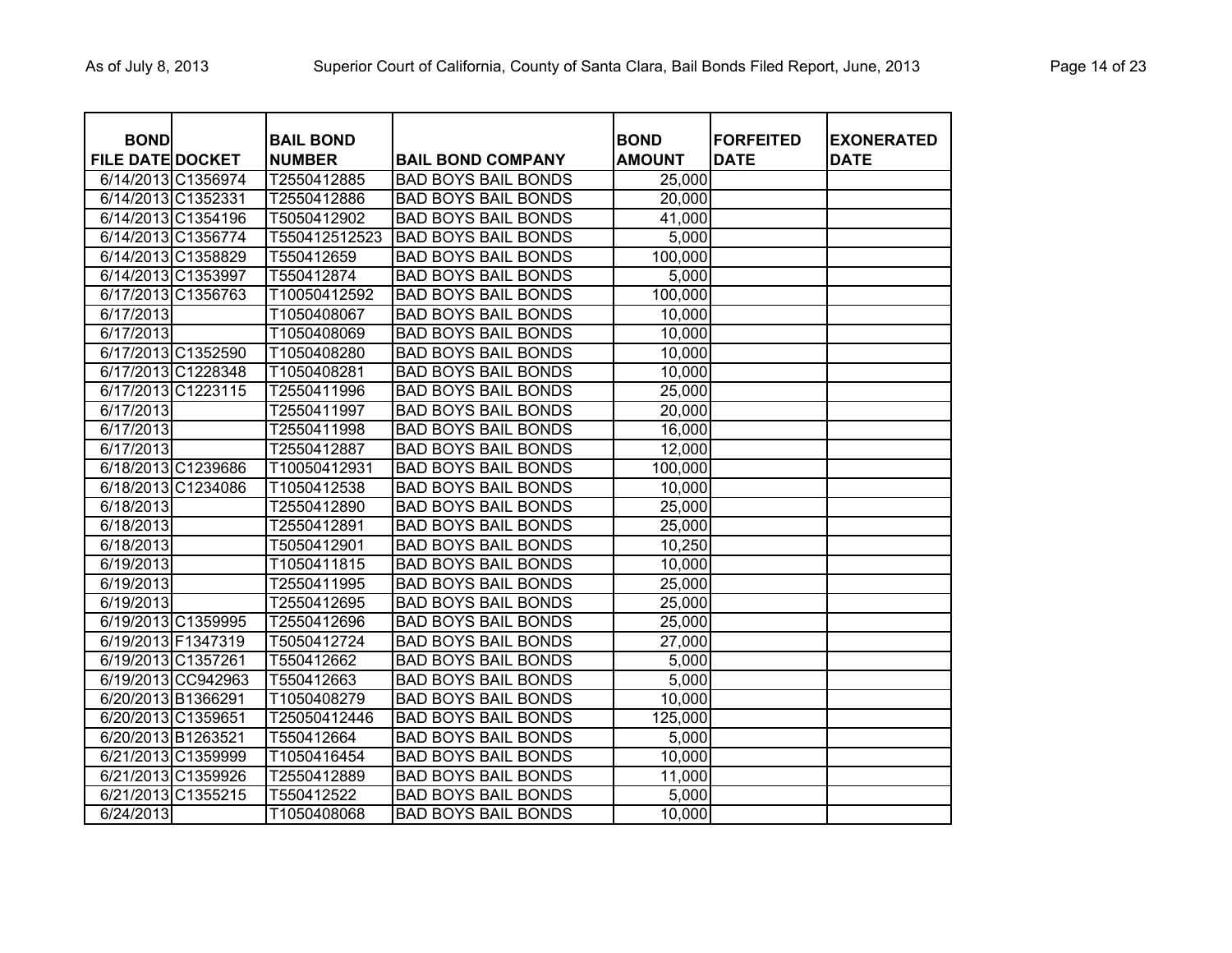| <b>BOND</b><br><b>FILE DATE DOCKET</b> |                    | <b>BAIL BOND</b><br><b>NUMBER</b> | <b>BAIL BOND COMPANY</b>               | <b>BOND</b><br><b>AMOUNT</b> | <b>FORFEITED</b><br><b>DATE</b> | <b>EXONERATED</b><br><b>DATE</b>          |
|----------------------------------------|--------------------|-----------------------------------|----------------------------------------|------------------------------|---------------------------------|-------------------------------------------|
| 6/24/2013 C1356780                     |                    | T1050411818                       | <b>BAD BOYS BAIL BONDS</b>             | 10,000                       |                                 |                                           |
| 6/24/2013                              |                    | T1050412534                       | <b>BAD BOYS BAIL BONDS</b>             | 10,000                       |                                 |                                           |
| 6/24/2013 C1122313                     |                    | T1050416455                       | <b>BAD BOYS BAIL BONDS</b>             | 10,000                       |                                 |                                           |
| 6/24/2013                              |                    | T5050412730                       | <b>BAD BOYS BAIL BONDS</b>             | 50,000                       |                                 |                                           |
| 6/24/2013                              |                    | T5050416226                       | <b>BAD BOYS BAIL BONDS</b>             | 40,000                       |                                 |                                           |
| 6/24/2013                              |                    | T550412665                        | <b>BAD BOYS BAIL BONDS</b>             | 1,250                        |                                 |                                           |
| 6/24/2013 C1359603                     |                    | T7550412743                       | <b>BAD BOYS BAIL BONDS</b>             | 55,000                       |                                 |                                           |
| 6/25/2013 F1346279                     |                    | T1050411817                       | <b>BAD BOYS BAIL BONDS</b>             | 10,000                       |                                 |                                           |
|                                        | 6/25/2013 C1355006 | T1050412175                       | <b>BAD BOYS BAIL BONDS</b>             | 10,000                       |                                 |                                           |
| 6/25/2013 B1260231                     |                    | T1050416171                       | <b>BAD BOYS BAIL BONDS</b>             | 10,000                       |                                 |                                           |
| 6/25/2013                              |                    | T1050416456                       | <b>BAD BOYS BAIL BONDS</b>             | 10,000                       |                                 |                                           |
| 6/25/2013                              |                    | T2550416184                       | <b>BAD BOYS BAIL BONDS</b>             | 15,000                       |                                 |                                           |
| 6/25/2013                              |                    | T2550416185                       | <b>BAD BOYS BAIL BONDS</b>             | 25,000                       |                                 |                                           |
| 6/25/2013 F1347274                     |                    | T2550416468                       | <b>BAD BOYS BAIL BONDS</b>             | 25,000                       |                                 |                                           |
| 6/25/2013                              |                    | T550416448                        | <b>BAD BOYS BAIL BONDS</b>             | 5,000                        |                                 |                                           |
| 6/25/2013 B1364428                     |                    | T550416449                        | <b>BAD BOYS BAIL BONDS</b>             | 5,000                        |                                 |                                           |
| 6/26/2013 FF090640                     |                    | T10050416514                      | <b>BAD BOYS BAIL BONDS</b>             | 100,000                      |                                 |                                           |
|                                        | 6/26/2013 CC102296 | T1050412530                       | <b>BAD BOYS BAIL BONDS</b>             | 10,000                       |                                 |                                           |
| 6/26/2013                              |                    | T1050412532                       | <b>BAD BOYS BAIL BONDS</b>             | 10,000                       |                                 |                                           |
| 6/26/2013 F1242682                     |                    | T1050412533                       | <b>BAD BOYS BAIL BONDS</b>             | 7,000                        |                                 |                                           |
| 6/26/2013 C1348877                     |                    | T2550416186                       | <b>BAD BOYS BAIL BONDS</b>             | 25,000                       |                                 |                                           |
| 6/26/2013 B1365569                     |                    | T2550416187                       | <b>BAD BOYS BAIL BONDS</b>             | 20,000                       |                                 |                                           |
| 6/26/2013 C1357857                     |                    | T550412658                        | <b>BAD BOYS BAIL BONDS</b>             | 5,000                        |                                 |                                           |
| 6/27/2013 B1260480                     |                    | T10050408112                      | <b>BAD BOYS BAIL BONDS</b>             | 100,000                      |                                 |                                           |
| BOND FILE DOCKET                       |                    |                                   | <b>BAIL BOND NUM BAIL BOND COMPANY</b> |                              |                                 | <b>BOND AMOUFORFEITED DTEXONERATED DT</b> |
|                                        | 6/3/2013 C1358710  | FCS1001069909                     | <b>BAIL HOTLINE BAIL BONDS</b>         | 60,000                       |                                 |                                           |
|                                        | 6/3/2013 F1244734  |                                   | FCS2501068008 BAIL HOTLINE BAIL BONDS  | 150,000                      |                                 |                                           |
|                                        | 6/3/2013 F1241242  | FCS251138408                      | <b>BAIL HOTLINE BAIL BONDS</b>         | 20,000                       | 6/27/2013                       |                                           |
|                                        | 6/3/2013 C1359660  | FCS251138412                      | <b>BAIL HOTLINE BAIL BONDS</b>         | 25,000                       |                                 |                                           |
|                                        | 6/3/2013 C1236168  | FCS251143849                      | <b>BAIL HOTLINE BAIL BONDS</b>         | 20,000                       |                                 |                                           |
|                                        | 6/4/2013 C1353314  | FCS101139683                      | <b>BAIL HOTLINE BAIL BONDS</b>         | 10,000                       |                                 |                                           |
| 6/4/2013                               |                    | FCS251138409                      | <b>BAIL HOTLINE BAIL BONDS</b>         | 15,000                       |                                 |                                           |
|                                        | 6/4/2013 B1366005  | FCS251138410                      | <b>BAIL HOTLINE BAIL BONDS</b>         | 15,000                       |                                 |                                           |
|                                        | 6/4/2013 B1365360  | FCS501128087                      | <b>BAIL HOTLINE BAIL BONDS</b>         | 35,000                       |                                 |                                           |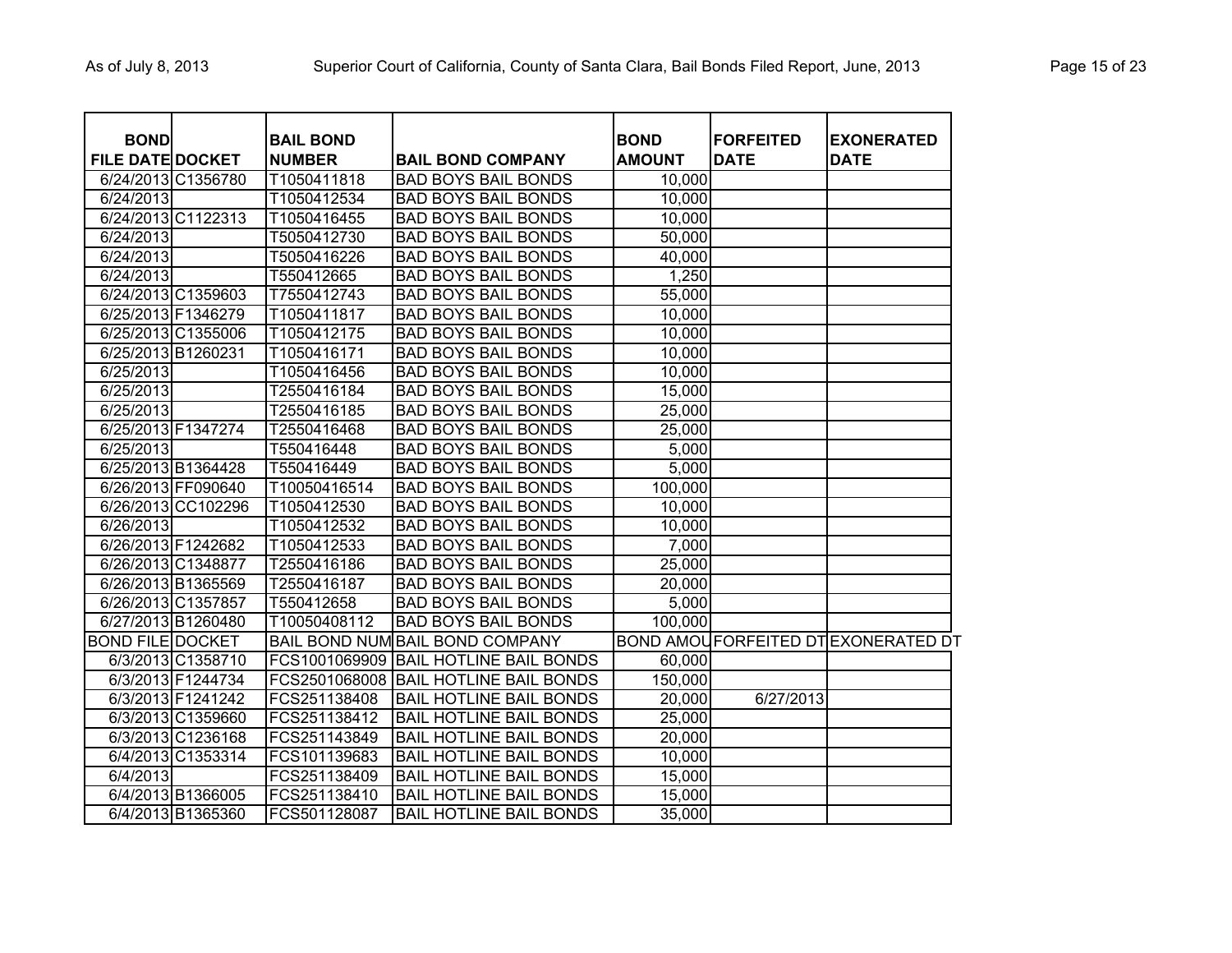| <b>BAIL BOND</b><br><b>NUMBER</b> | <b>BAIL BOND COMPANY</b>               | <b>BOND</b><br><b>AMOUNT</b> | <b>FORFEITED</b><br><b>DATE</b> | <b>EXONERATED</b><br><b>DATE</b> |
|-----------------------------------|----------------------------------------|------------------------------|---------------------------------|----------------------------------|
| FCS501131747                      | <b>BAIL HOTLINE BAIL BONDS</b>         | 30,000                       |                                 |                                  |
| FCS101140624                      | <b>BAIL HOTLINE BAIL BONDS</b>         | 10,000                       |                                 |                                  |
| FCS101140625                      | <b>BAIL HOTLINE BAIL BONDS</b>         | 10,000                       |                                 |                                  |
| FCS251143846                      | <b>BAIL HOTLINE BAIL BONDS</b>         | 20,000                       |                                 |                                  |
| FCS251143847                      | <b>BAIL HOTLINE BAIL BONDS</b>         | 15,000                       |                                 |                                  |
| FCS251143848                      | <b>BAIL HOTLINE BAIL BONDS</b>         | 25,000                       |                                 | 6/18/2013                        |
| FCS101139684                      | <b>BAIL HOTLINE BAIL BONDS</b>         | 5,000                        |                                 |                                  |
| FCS501131748                      | <b>BAIL HOTLINE BAIL BONDS</b>         | 50,000                       |                                 |                                  |
| FCS251135774                      | <b>BAIL HOTLINE BAIL BONDS</b>         | 15,000                       |                                 |                                  |
| FCS501131746                      | <b>BAIL HOTLINE BAIL BONDS</b>         | 26,000                       |                                 |                                  |
| FCS101139669                      | <b>BAIL HOTLINE BAIL BONDS</b>         | 10,000                       | 6/13/2013                       |                                  |
| FCS251138411                      | <b>BAIL HOTLINE BAIL BONDS</b>         | 5,000                        |                                 |                                  |
| FCS251147199                      | <b>BAIL HOTLINE BAIL BONDS</b>         | 15,000                       | 6/14/2013                       |                                  |
| FCS1001121560                     | BAIL HOTLINE BAIL BONDS                | 65,000                       | 6/26/2013                       |                                  |
| FCS101137880                      | <b>BAIL HOTLINE BAIL BONDS</b>         | 5,000                        |                                 |                                  |
|                                   | FCS5001070438 IBAIL HOTLINE BAIL BONDS | 400.000                      |                                 |                                  |

| <b>BOND</b>             |                    | <b>BAIL BOND</b> |                                | <b>BOND</b>   | <b> FORFEITED</b> | <b>EXONERATED</b> |
|-------------------------|--------------------|------------------|--------------------------------|---------------|-------------------|-------------------|
| <b>FILE DATE DOCKET</b> |                    | <b>NUMBER</b>    | <b>BAIL BOND COMPANY</b>       | <b>AMOUNT</b> | <b>DATE</b>       | <b>DATE</b>       |
| 6/4/2013                |                    | FCS501131747     | <b>BAIL HOTLINE BAIL BONDS</b> | 30,000        |                   |                   |
|                         | 6/6/2013 C1241308  | FCS101140624     | <b>BAIL HOTLINE BAIL BONDS</b> | 10,000        |                   |                   |
|                         | 6/6/2013 C1241774  | FCS101140625     | <b>BAIL HOTLINE BAIL BONDS</b> | 10,000        |                   |                   |
|                         | 6/6/2013 C1241484  | FCS251143846     | <b>BAIL HOTLINE BAIL BONDS</b> | 20,000        |                   |                   |
|                         | 6/6/2013 C1356271  | FCS251143847     | <b>BAIL HOTLINE BAIL BONDS</b> | 15,000        |                   |                   |
| 6/6/2013                |                    | FCS251143848     | <b>BAIL HOTLINE BAIL BONDS</b> | 25,000        |                   | 6/18/2013         |
|                         | 6/7/2013 C1350640  | FCS101139684     | <b>BAIL HOTLINE BAIL BONDS</b> | 5,000         |                   |                   |
| 6/7/2013                |                    | FCS501131748     | <b>BAIL HOTLINE BAIL BONDS</b> | 50,000        |                   |                   |
|                         | 6/10/2013 C1359867 | FCS251135774     | <b>BAIL HOTLINE BAIL BONDS</b> | 15,000        |                   |                   |
|                         | 6/10/2013 C1358458 | FCS501131746     | <b>BAIL HOTLINE BAIL BONDS</b> | 26,000        |                   |                   |
|                         | 6/11/2013 C1356457 | FCS101139669     | <b>BAIL HOTLINE BAIL BONDS</b> | 10,000        | 6/13/2013         |                   |
|                         | 6/11/2013 B1260794 | FCS251138411     | <b>BAIL HOTLINE BAIL BONDS</b> | 5,000         |                   |                   |
|                         | 6/12/2013 C1353969 | FCS251147199     | <b>BAIL HOTLINE BAIL BONDS</b> | 15,000        | 6/14/2013         |                   |
|                         | 6/13/2013 B1154349 | FCS1001121560    | <b>BAIL HOTLINE BAIL BONDS</b> | 65,000        | 6/26/2013         |                   |
|                         | 6/13/2013 B1262678 | FCS101137880     | <b>BAIL HOTLINE BAIL BONDS</b> | 5,000         |                   |                   |
|                         | 6/13/2013 C1357269 | FCS5001070438    | <b>BAIL HOTLINE BAIL BONDS</b> | 400,000       |                   |                   |
|                         | 6/14/2013 C1358767 | FCS101137881     | <b>BAIL HOTLINE BAIL BONDS</b> | 10,000        |                   |                   |
| 6/14/2013               |                    | FCS251135775     | <b>BAIL HOTLINE BAIL BONDS</b> | 25,000        |                   |                   |
| 6/17/2013 C1232771      |                    | FCS251135776     | <b>BAIL HOTLINE BAIL BONDS</b> | 15,000        |                   |                   |
| 6/17/2013               |                    | FCS101137883     | <b>BAIL HOTLINE BAIL BONDS</b> | 10,000        |                   |                   |
| 6/17/2013               |                    | FCS101146877     | <b>BAIL HOTLINE BAIL BONDS</b> | 5,000         |                   |                   |
|                         | 6/17/2013 C1234281 | FCS501131750     | <b>BAIL HOTLINE BAIL BONDS</b> | 50,000        |                   |                   |
|                         | 6/18/2013 C1357224 | FCS101146879     | <b>BAIL HOTLINE BAIL BONDS</b> | 5,000         |                   |                   |
|                         | 6/18/2013 B1366578 | FCS251151386     | <b>BAIL HOTLINE BAIL BONDS</b> | 25,000        |                   |                   |
|                         | 6/19/2013 F1245195 | FCS101137884     | <b>BAIL HOTLINE BAIL BONDS</b> | 2,500         |                   |                   |
|                         | 6/19/2013 F1347383 | FCS101137885     | <b>BAIL HOTLINE BAIL BONDS</b> | 10,000        |                   |                   |
|                         | 6/19/2013 F1345557 | FCS101146880     | <b>BAIL HOTLINE BAIL BONDS</b> | 1,000         | 7/2/2013          |                   |
|                         | 6/19/2013 C1358831 | FCS101151191     | <b>BAIL HOTLINE BAIL BONDS</b> | 5,000         |                   |                   |
|                         | 6/19/2013 C1356805 | FCS101151192     | <b>BAIL HOTLINE BAIL BONDS</b> | 5,000         |                   |                   |
|                         | 6/20/2013 C1359603 | FCS2501070352    | <b>BAIL HOTLINE BAIL BONDS</b> | 101,000       |                   |                   |
|                         | 6/20/2013 C1359897 | FCS501131749     | <b>BAIL HOTLINE BAIL BONDS</b> | 35,000        |                   |                   |
| 6/21/2013               |                    | FCS101151193     | <b>BAIL HOTLINE BAIL BONDS</b> | 5,000         |                   |                   |
| 6/21/2013               |                    | FCS251135772     | <b>BAIL HOTLINE BAIL BONDS</b> | 20,000        |                   |                   |
| 6/24/2013               |                    | FCS101151194     | <b>BAIL HOTLINE BAIL BONDS</b> | 5,000         |                   |                   |
|                         |                    |                  |                                |               |                   |                   |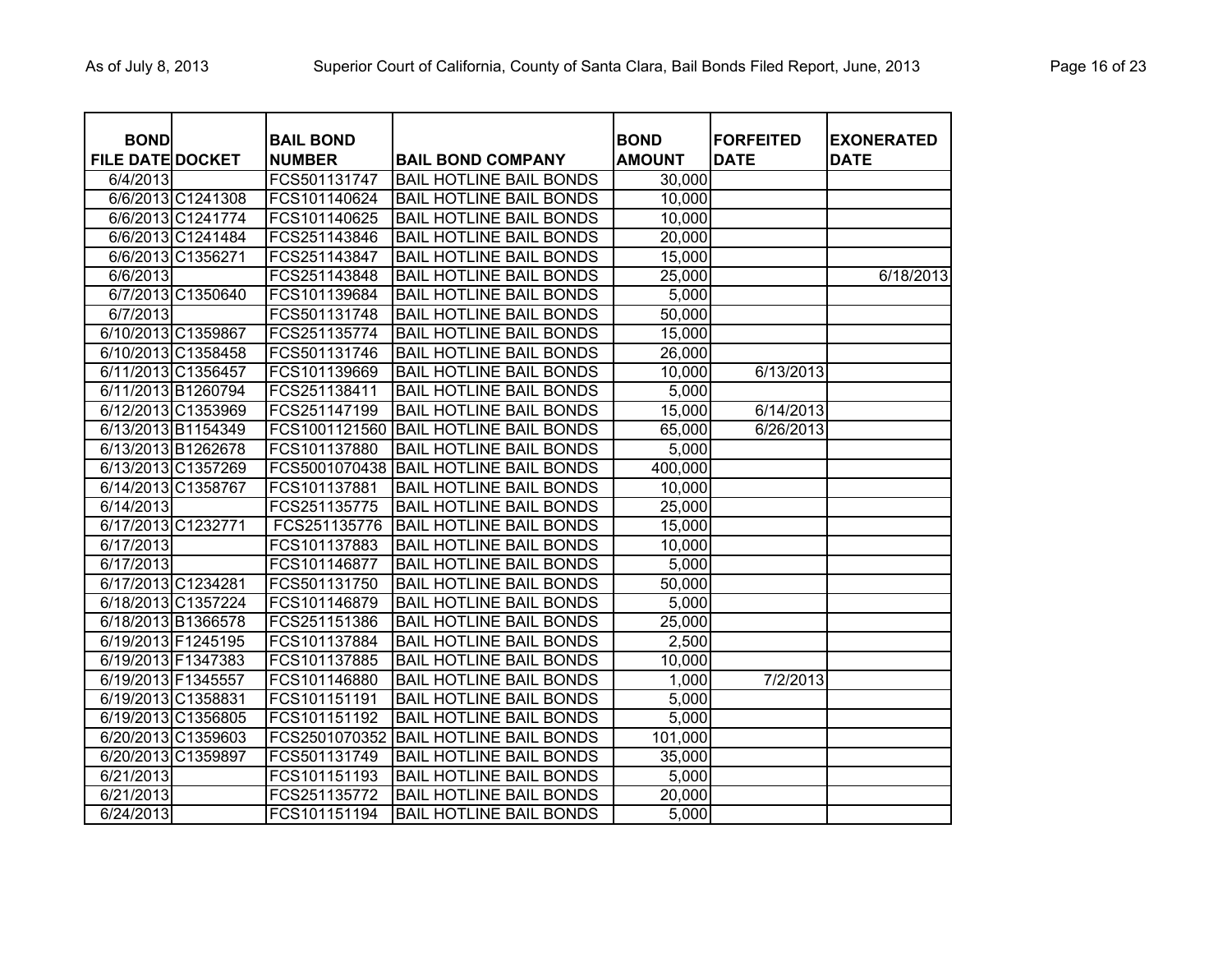| <b>BOND</b>             |                   | <b>BAIL BOND</b> |                                  | <b>BOND</b>   | <b>FORFEITED</b> | <b>EXONERATED</b> |
|-------------------------|-------------------|------------------|----------------------------------|---------------|------------------|-------------------|
| <b>FILE DATE DOCKET</b> |                   | <b>NUMBER</b>    | <b>BAIL BOND COMPANY</b>         | <b>AMOUNT</b> | <b>DATE</b>      | <b>DATE</b>       |
| 6/24/2013 C1359651      |                   | FCS2501070383    | <b>BAIL HOTLINE BAIL BONDS</b>   | 225,000       |                  |                   |
| 6/24/2013 C1358522      |                   | FCS251135773     | <b>BAIL HOTLINE BAIL BONDS</b>   | 25,000        |                  |                   |
| 6/25/2013               |                   | FCS1001074461    | <b>BAIL HOTLINE BAIL BONDS</b>   | 77,000        |                  |                   |
| 6/25/2013 C1356614      |                   | FCS1001074462    | <b>BAIL HOTLINE BAIL BONDS</b>   | 100,000       |                  |                   |
| 6/25/2013               |                   | FCS251135778     | <b>BAIL HOTLINE BAIL BONDS</b>   | 20,000        |                  |                   |
| 6/26/2013               |                   | FCS1001069910    | <b>BAIL HOTLINE BAIL BONDS</b>   | 75,000        |                  |                   |
| 6/27/2013 C1359856      |                   | FCS1001088658    | <b>BAIL HOTLINE BAIL BONDS</b>   | 55,000        |                  |                   |
| 6/28/2013 C1357255      |                   | FCS101151195     | <b>BAIL HOTLINE BAIL BONDS</b>   | 10,000        |                  |                   |
| 6/11/2013 B1154238      |                   | S1002050560      | <b>BAY AREA BAIL BONDS</b>       | 10,000        |                  |                   |
| 6/4/2013                |                   |                  | 5112156455 BODYGUARD BAIL BONDS  | 11,000        |                  |                   |
| 6/18/2013               |                   |                  | 5271673907 BODYGUARD BAIL BONDS  | 25,000        |                  |                   |
| 6/25/2013               |                   |                  | 5550946155 BODYGUARD BAIL BONDS  | 15,000        |                  |                   |
| 6/27/2013               |                   |                  | 5271673910 BODYGUARD BAIL BONDS  | 11,500        |                  |                   |
| 6/3/2013                |                   | 2013CC011443     | <b>DISCREET BAIL BONDS</b>       | 25,000        |                  | 6/17/2013         |
| 6/17/2013               |                   | 2013BB009927     | <b>DISCREET BAIL BONDS</b>       | 10,000        |                  |                   |
| 6/18/2013 C1246642      |                   | 2013AA055863     | <b>DISCREET BAIL BONDS</b>       | 500           |                  |                   |
| 6/18/2013               |                   | 2013EE002548     | <b>DISCREET BAIL BONDS</b>       | 10,000        |                  |                   |
| 6/19/2013               |                   | 2013EE002543     | <b>DISCREET BAIL BONDS</b>       | 6,000         |                  |                   |
| 6/26/2013               |                   | 2013CC012077     | <b>DISCREET BAIL BONDS</b>       | 25,000        |                  |                   |
|                         | 6/3/2013 C1359180 | 2013CC009534     | ED MUMBERT BAIL BONDS            | 25,000        |                  |                   |
| 6/14/2013 C1360452      |                   | 2013CC011295     | ED MUMBERT BAIL BONDS            | 25,000        |                  |                   |
| 6/24/2013 C1088929      |                   | 2013AA061352     | ED MUMBERT BAIL BONDS            | 5,000         |                  |                   |
| 6/24/2013 C1360756      |                   | 2013CC011296     | ED MUMBERT BAIL BONDS            | 25,000        |                  |                   |
|                         | 6/5/2013 F1244087 |                  | 5112169185 EIGHT BALL BAIL BONDS | 7,000         |                  |                   |
| 6/17/2013 F1347253      |                   |                  | 5271685490 EIGHT BALL BAIL BONDS | 10,000        |                  |                   |
| 6/18/2013 F1345420      |                   |                  | 5112062468 EIGHT BALL BAIL BONDS | 10,000        |                  |                   |
| 6/25/2013 F1346414      |                   |                  | 5271683029 EIGHT BALL BAIL BONDS | 10,000        |                  |                   |
| 6/27/2013 F1346850      |                   |                  | 5105324564 EIGHT BALL BAIL BONDS | 10,000        |                  |                   |
| 6/24/2013 C1355375      |                   |                  | 5112092810 JAKE'S BAIL BONDS     | 5,000         |                  |                   |
| 6/14/2013 C1356281      |                   | S1001982494      | <b>LATINO BAIL BONDS</b>         | 11,000        |                  |                   |
| 6/18/2013 C1356491      |                   | S0501916350      | <b>LATINO BAIL BONDS</b>         | 5,000         |                  |                   |
| 6/18/2013 C1230701      |                   | S5001998373      | <b>LATINO BAIL BONDS</b>         | 35,000        |                  |                   |
| 6/20/2013 B1263584      |                   | S0501943971      | LATINO BAIL BONDS                | 5,000         |                  |                   |
| 6/27/2013 B1366292      |                   | S2501929891      | LATINO BAIL BONDS                | 15,000        |                  |                   |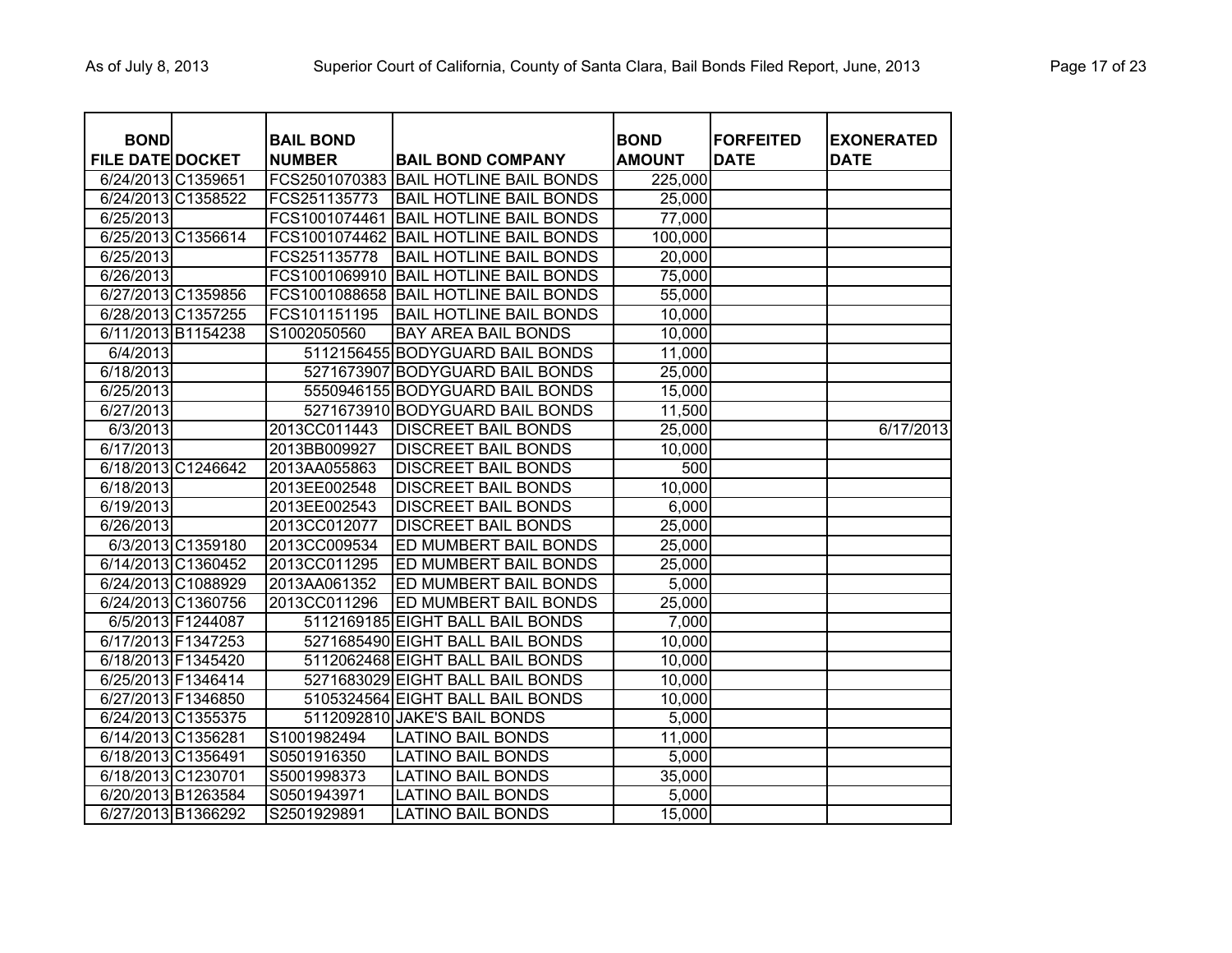| <b>BOND</b><br><b>FILE DATE DOCKET</b> |                    | <b>BAIL BOND</b><br><b>NUMBER</b> | <b>BAIL BOND COMPANY</b> | <b>BOND</b><br><b>AMOUNT</b> | <b>FORFEITED</b><br><b>DATE</b> | <b>EXONERATED</b><br><b>DATE</b> |
|----------------------------------------|--------------------|-----------------------------------|--------------------------|------------------------------|---------------------------------|----------------------------------|
|                                        | 6/28/2013 C1359896 | S2501931417                       | <b>LATINO BAIL BONDS</b> | 25,000                       |                                 |                                  |
|                                        | 6/3/2013 C1351200  |                                   | 5200101365 LE BAIL BONDS | 140,000                      |                                 |                                  |
|                                        | 6/3/2013 C1358424  |                                   | 5550990992 LE BAIL BONDS | 50,000                       |                                 |                                  |
|                                        | 6/6/2013 C1360060  |                                   | 5112215037 LE BAIL BONDS | 5,000                        |                                 |                                  |
|                                        | 6/6/2013 C1360061  |                                   | 5112215040 LE BAIL BONDS | 10,000                       |                                 |                                  |
|                                        | 6/7/2013 C1353445  |                                   | 5112215011 LE BAIL BONDS | 5,000                        |                                 |                                  |
| 6/7/2013                               |                    | AS30K66715                        | LE BAIL BONDS            | 16,000                       |                                 |                                  |
| 6/10/2013                              |                    |                                   | 5112176334 LE BAIL BONDS | 10,000                       |                                 |                                  |
| 6/10/2013                              |                    |                                   | 5112176347 LE BAIL BONDS | 10,000                       |                                 |                                  |
| 6/10/2013 F1244751                     |                    |                                   | 5112215024 LE BAIL BONDS | 10,000                       |                                 |                                  |
|                                        | 6/10/2013 C1358085 |                                   | 5271653453 LE BAIL BONDS | 20,000                       |                                 |                                  |
|                                        | 6/11/2013 C1356776 |                                   | 5112131232 LE BAIL BONDS | 10,000                       |                                 |                                  |
| 6/12/2013 C1359431                     |                    |                                   | 5200101378 LE BAIL BONDS | 150,000                      |                                 |                                  |
|                                        | 6/12/2013 C1359149 |                                   | 5271653440 LE BAIL BONDS | 25,000                       |                                 |                                  |
| 6/14/2013                              |                    |                                   | 5271689427 LE BAIL BONDS | 25,000                       |                                 |                                  |
|                                        | 6/17/2013 C1100186 |                                   | 5271653510 LE BAIL BONDS | 20,000                       |                                 |                                  |
| 6/17/2013                              |                    |                                   | 5271706391 LE BAIL BONDS | 21,000                       |                                 |                                  |
|                                        | 6/17/2013 C1357448 |                                   | 5271706416 LE BAIL BONDS | 20,000                       |                                 |                                  |
|                                        | 6/17/2013 CC460925 | AS15K152386                       | LE BAIL BONDS            | 10,000                       |                                 |                                  |
| 6/17/2013                              |                    | AUL2086476                        | LE BAIL BONDS            | 35,000                       |                                 |                                  |
|                                        | 6/18/2013 C1358775 |                                   | 5271706375 LE BAIL BONDS | 20,000                       |                                 |                                  |
| 6/18/2013 F1347299                     |                    |                                   | 5551000201 LE BAIL BONDS | 48,000                       | 6/28/2013                       |                                  |
| 6/18/2013                              |                    | AS15K152382                       | LE BAIL BONDS            | 5,000                        |                                 |                                  |
|                                        | 6/19/2013 C1359890 |                                   | 5551000199 LE BAIL BONDS | 55,000                       |                                 |                                  |
| 6/19/2013                              |                    | AS15K159280                       | LE BAIL BONDS            | 15,000                       |                                 |                                  |
|                                        | 6/20/2013 C1239785 | AS15K154811                       | LE BAIL BONDS            | 5,000                        |                                 |                                  |
| 6/24/2013 C1360447                     |                    |                                   | 5112061122 LE BAIL BONDS | 10,000                       |                                 |                                  |
|                                        | 6/24/2013 C1350934 |                                   | 5112176404 LE BAIL BONDS | 1,000                        |                                 |                                  |
|                                        | 6/24/2013 C1237563 |                                   | 5271706403 LE BAIL BONDS | 15,000                       |                                 |                                  |
|                                        | 6/24/2013 C1235364 |                                   | 5551000173 LE BAIL BONDS | 60,000                       |                                 |                                  |
|                                        | 6/24/2013 C1244172 |                                   | 5551000186 LE BAIL BONDS | 50,000                       |                                 |                                  |
|                                        | 6/25/2013 C1350619 |                                   | 5550990976 LE BAIL BONDS | 30,000                       | 7/2/2013                        |                                  |
| 6/26/2013                              |                    |                                   | 5271706388 LE BAIL BONDS | 21,000                       |                                 |                                  |
|                                        | 6/27/2013 C1358980 | AS15K152381                       | LE BAIL BONDS            | 15,000                       |                                 |                                  |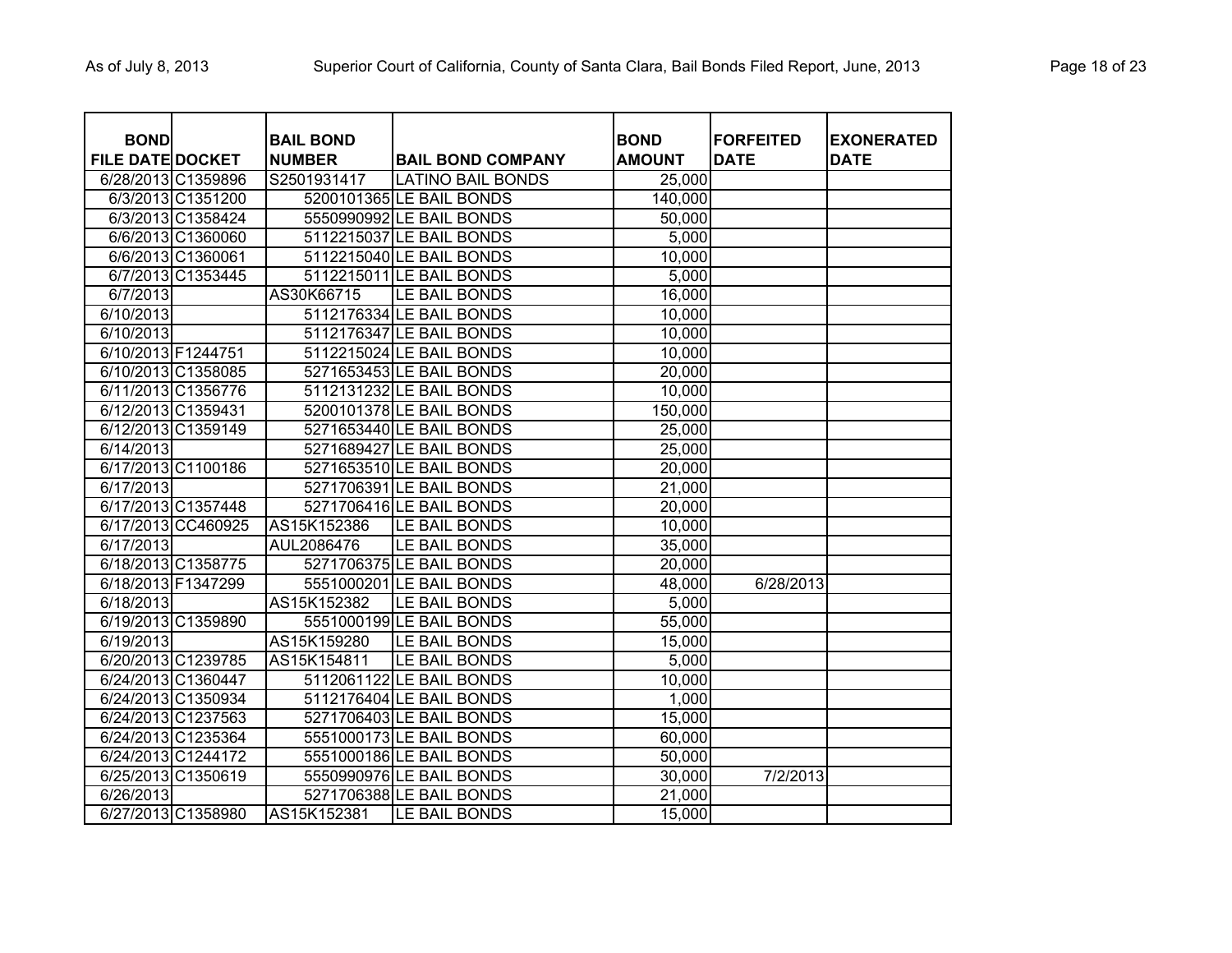| <b>BOND</b><br><b>FILE DATE DOCKET</b> |                    | <b>BAIL BOND</b><br><b>NUMBER</b> | <b>BAIL BOND COMPANY</b>  | <b>BOND</b><br><b>AMOUNT</b> | <b>FORFEITED</b><br><b>DATE</b> | <b>EXONERATED</b><br><b>DATE</b> |
|----------------------------------------|--------------------|-----------------------------------|---------------------------|------------------------------|---------------------------------|----------------------------------|
| 6/27/2013                              |                    | AS30566713                        | LE BAIL BONDS             | 25,000                       |                                 |                                  |
| 6/27/2013 F1139876                     |                    | 2013BB010077                      | <b>LIBERTY BAIL BONDS</b> | 7,500                        |                                 |                                  |
|                                        | 6/3/2013 C1353307  | 2013BB015422                      | <b>LUNA BAIL BONDS</b>    | 10,000                       |                                 |                                  |
|                                        | 6/3/2013 C1357837  | 2013BB015427                      | <b>LUNA BAIL BONDS</b>    | 10,000                       |                                 |                                  |
|                                        | 6/3/2013 C1354953  | 2013DD007925                      | <b>LUNA BAIL BONDS</b>    | 10,000                       |                                 |                                  |
|                                        | 6/3/2013 C1358426  | 2013DD007930                      | <b>LUNA BAIL BONDS</b>    | 25,000                       |                                 |                                  |
| 6/3/2013                               |                    | 2013EE003959                      | <b>LUNA BAIL BONDS</b>    | 25,000                       |                                 | 6/17/2013                        |
| 6/4/2013                               |                    | 2013BB015423                      | <b>LUNA BAIL BONDS</b>    | 10,000                       |                                 |                                  |
|                                        | 6/4/2013 C1358502  | 2013CC015493                      | <b>LUNA BAIL BONDS</b>    | 25,000                       |                                 |                                  |
| 6/4/2013                               |                    | 2013EE003953                      | <b>LUNA BAIL BONDS</b>    | 25,000                       |                                 | 6/17/2013                        |
| 6/4/2013                               |                    | 2013EE003960                      | <b>LUNA BAIL BONDS</b>    | 31,000                       |                                 |                                  |
|                                        | 6/5/2013 B1263782  | 2013BB015424                      | <b>LUNA BAIL BONDS</b>    | 10,000                       |                                 |                                  |
| 6/5/2013                               |                    | 2013CC015494                      | <b>LUNA BAIL BONDS</b>    | 25,000                       |                                 |                                  |
|                                        | 6/5/2013 C1359178  | 2013DD009026                      | <b>LUNA BAIL BONDS</b>    | 3,100                        |                                 |                                  |
|                                        | 6/6/2013 C1359198  |                                   | 15425 LUNA BAIL BONDS     | 10,000                       |                                 |                                  |
|                                        | 6/6/2013 C1122248  | 2013BB015426                      | <b>LUNA BAIL BONDS</b>    | 5,000                        |                                 |                                  |
|                                        | 6/6/2013 C1235623  | 2013BB018603                      | <b>LUNA BAIL BONDS</b>    | 5,000                        |                                 |                                  |
|                                        | 6/6/2013 F1347087  | 2013EE004019                      | <b>LUNA BAIL BONDS</b>    | 40,000                       |                                 |                                  |
|                                        | 6/7/2013 C1120955  | 2013AA070162                      | <b>LUNA BAIL BONDS</b>    | 5,000                        |                                 |                                  |
| 6/7/2013                               |                    | 2013AA070176                      | <b>LUNA BAIL BONDS</b>    | 5,000                        |                                 |                                  |
|                                        | 6/7/2013 C1246627  | 2013CC015933                      | <b>LUNA BAIL BONDS</b>    | 25,000                       |                                 |                                  |
|                                        | 6/7/2013 C1072684  | 2013EE004018                      | <b>LUNA BAIL BONDS</b>    | 25,000                       |                                 |                                  |
|                                        | 6/10/2013 C1353243 | 2013AA070169                      | <b>LUNA BAIL BONDS</b>    | 2,000                        |                                 |                                  |
|                                        | 6/10/2013 C1239945 | 2013AA070170                      | <b>LUNA BAIL BONDS</b>    | 2,000                        |                                 |                                  |
| 6/10/2013                              |                    | 2013BB019290                      | <b>LUNA BAIL BONDS</b>    | 10,000                       |                                 |                                  |
| 6/10/2013 F1347209                     |                    | 2013CC015934                      | <b>LUNA BAIL BONDS</b>    | 25,000                       |                                 |                                  |
|                                        | 6/10/2013 C1242708 | 2013CC015937                      | <b>LUNA BAIL BONDS</b>    | 30,000                       |                                 |                                  |
| 6/10/2013                              |                    | 2013CC016030                      | <b>LUNA BAIL BONDS</b>    | 26,000                       |                                 |                                  |
| 6/10/2013 C1350511                     |                    | 2013DD009360                      | <b>LUNA BAIL BONDS</b>    | 50,000                       | 6/17/2013                       |                                  |
| 6/11/2013                              |                    | 2013AA070167                      | <b>LUNA BAIL BONDS</b>    | 5,000                        |                                 |                                  |
|                                        | 6/11/2013 C1356275 | 2013BB018601.                     | <b>LUNA BAIL BONDS</b>    | 10,000                       |                                 |                                  |
|                                        | 6/11/2013 B1263522 | 2013BB15430                       | <b>LUNA BAIL BONDS</b>    | 10,000                       |                                 |                                  |
|                                        | 6/11/2013 C1355988 | 2013CC015939                      | <b>LUNA BAIL BONDS</b>    | 20,000                       |                                 |                                  |
| 6/11/2013 C1247041                     |                    | 2013CC015940                      | <b>LUNA BAIL BONDS</b>    | 25,000                       |                                 |                                  |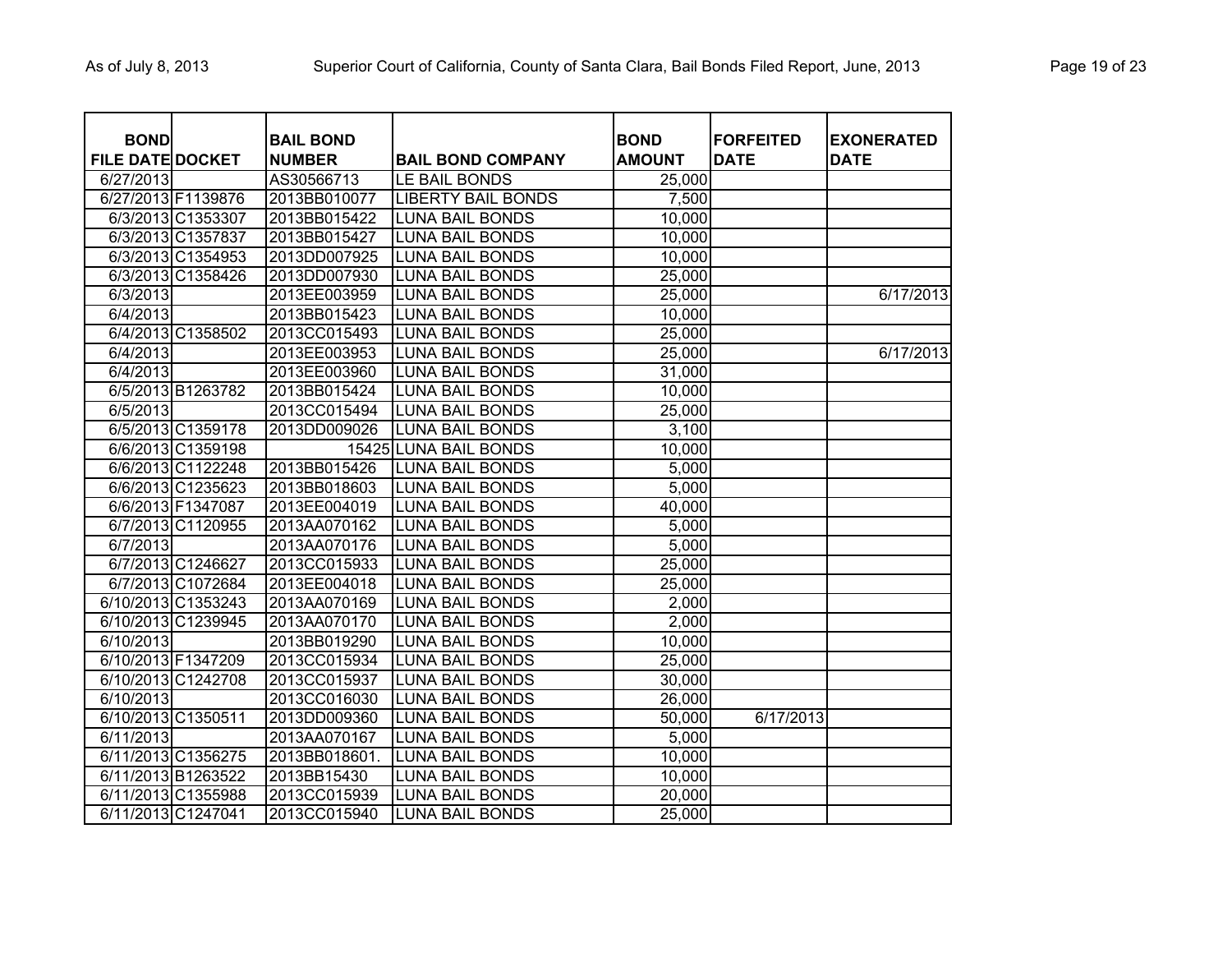| <b>BOND</b>             |                    | <b>BAIL BOND</b> |                          | <b>BOND</b>   | <b>FORFEITED</b> | <b>EXONERATED</b> |
|-------------------------|--------------------|------------------|--------------------------|---------------|------------------|-------------------|
| <b>FILE DATE DOCKET</b> |                    | <b>NUMBER</b>    | <b>BAIL BOND COMPANY</b> | <b>AMOUNT</b> | <b>DATE</b>      | <b>DATE</b>       |
| 6/11/2013 B1367004      |                    | 2013CC016029     | <b>LUNA BAIL BONDS</b>   | 25,000        |                  |                   |
|                         | 6/11/2013 C1094339 | 2013DD009306     | <b>LUNA BAIL BONDS</b>   | 50,000        |                  |                   |
| 6/12/2013 F1242658      |                    | 2013CC011353     | <b>LUNA BAIL BONDS</b>   | 15,000        |                  |                   |
| 6/14/2013 C1360451      |                    | 2013CC016022     | <b>LUNA BAIL BONDS</b>   | 25,000        |                  |                   |
|                         | 6/17/2013 C1348129 | 2013AA083979     | <b>LUNA BAIL BONDS</b>   | 5,000         |                  |                   |
| 6/17/2013               |                    | 2013BB019286     | <b>LUNA BAIL BONDS</b>   | 10,000        |                  |                   |
|                         | 6/17/2013 C1356453 | 2013BB019287     | <b>LUNA BAIL BONDS</b>   | 10,000        |                  |                   |
| 6/17/2013               |                    | 2013CC015935     | <b>LUNA BAIL BONDS</b>   | 25,000        |                  |                   |
| 6/17/2013               |                    | 2013CC016025     | <b>LUNA BAIL BONDS</b>   | 25,000        |                  |                   |
| 6/17/2013 C1236641      |                    | 2013CC016026     | <b>LUNA BAIL BONDS</b>   | 20,000        |                  |                   |
| 6/17/2013               |                    | 2013CC016027     | <b>LUNA BAIL BONDS</b>   | 25,000        |                  |                   |
|                         | 6/17/2013 C1359072 | 2013CC016028     | <b>LUNA BAIL BONDS</b>   | 15,000        |                  |                   |
| 6/17/2013               |                    | 2013DD009351     | <b>LUNA BAIL BONDS</b>   | 35,000        |                  |                   |
|                         | 6/17/2013 C1358122 | 2013DD009359     | <b>LUNA BAIL BONDS</b>   | 35,000        |                  |                   |
| 6/18/2013               |                    | 2013AA070165     | <b>LUNA BAIL BONDS</b>   | 1,250         |                  |                   |
| 6/18/2013 B1365590      |                    | 2013AA070166     | <b>LUNA BAIL BONDS</b>   | 3,000         |                  | 6/26/2013         |
|                         | 6/18/2013 B1366383 | 2013BB019285     | <b>LUNA BAIL BONDS</b>   | 10,000        |                  | 6/26/2013         |
| 6/18/2013 F1139919      |                    | 2013BB019289     | <b>LUNA BAIL BONDS</b>   | 10,000        |                  |                   |
| 6/18/2013               |                    | 2013BB019381     | <b>LUNA BAIL BONDS</b>   | 10,000        |                  |                   |
| 6/18/2013               |                    | 2013CC016024     | <b>LUNA BAIL BONDS</b>   | 25,000        |                  |                   |
| 6/18/2013 F1346709      |                    | 2013DD009358     | <b>LUNA BAIL BONDS</b>   | 25,000        |                  |                   |
| 6/19/2013               |                    | 2013CC015761     | <b>LUNA BAIL BONDS</b>   | 10,000        |                  |                   |
| 6/19/2013 F1347193      |                    | 2013DD009353     | <b>LUNA BAIL BONDS</b>   | 50,000        |                  |                   |
|                         | 6/21/2013 B1366999 | 2013BB015411     | <b>LUNA BAIL BONDS</b>   | 10,000        |                  |                   |
| 6/21/2013 C1228637      |                    | 2013BB015429     | <b>LUNA BAIL BONDS</b>   | 10,000        |                  |                   |
| 6/24/2013               |                    | 2013DD009354     | <b>LUNA BAIL BONDS</b>   | 35,000        |                  |                   |
| 6/25/2013 B1366997      |                    | 2013CC015757     | <b>LUNA BAIL BONDS</b>   | 10,000        |                  |                   |
| 6/25/2013 B1367197      |                    | 2013CC015758     | <b>LUNA BAIL BONDS</b>   | 25,000        |                  |                   |
| 6/25/2013 F1347275      |                    | 2013DD009222     | <b>LUNA BAIL BONDS</b>   | 40,000        |                  |                   |
| 6/25/2013               |                    | 2013DD009226     | <b>LUNA BAIL BONDS</b>   | 50,000        |                  | 7/5/2013          |
| 6/26/2013               |                    | 2013BB018973     | <b>LUNA BAIL BONDS</b>   | 10,000        |                  |                   |
| 6/27/2013               |                    | 2013CC015753     | <b>LUNA BAIL BONDS</b>   | 17,000        |                  |                   |
|                         | 6/28/2013 C1360105 | 2013AA082625     | <b>LUNA BAIL BONDS</b>   | 5,000         |                  |                   |
|                         | 6/28/2013 C1356783 | 2013BB018971     | <b>LUNA BAIL BONDS</b>   | 10,000        |                  |                   |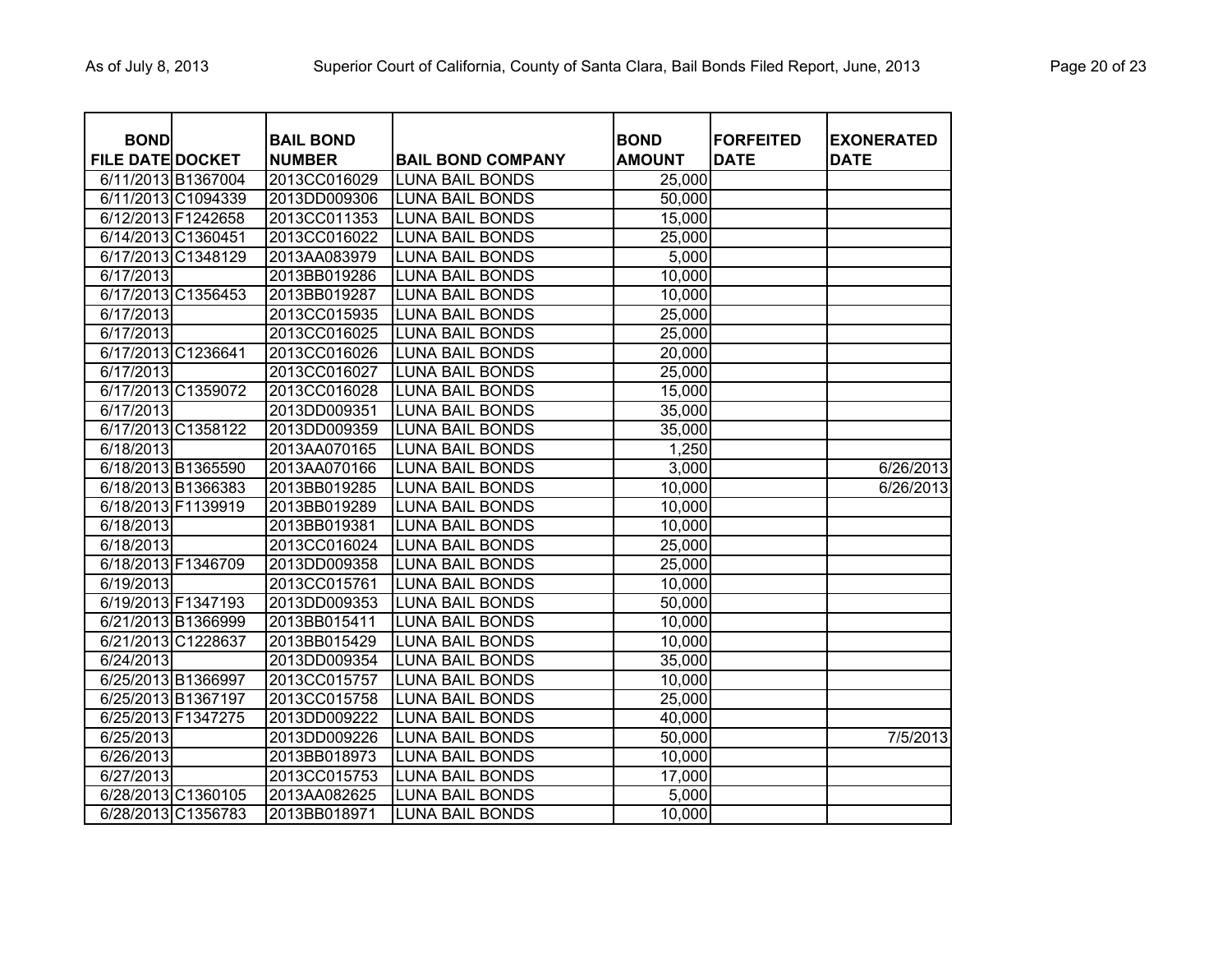| <b>BOND</b>             |                   | <b>BAIL BOND</b> |                                    | <b>BOND</b>   | <b>FORFEITED</b> | <b>EXONERATED</b> |
|-------------------------|-------------------|------------------|------------------------------------|---------------|------------------|-------------------|
| <b>FILE DATE DOCKET</b> |                   | <b>NUMBER</b>    | <b>BAIL BOND COMPANY</b>           | <b>AMOUNT</b> | <b>DATE</b>      | <b>DATE</b>       |
| 6/28/2013               |                   | 2013CC016913     | <b>LUNA BAIL BONDS</b>             | 30,000        |                  |                   |
| 6/24/2013 C1360687      |                   |                  | FCS1001131110 MINUTEMAN BAIL BONDS | 35,000        |                  |                   |
| 6/11/2013               |                   | S99901999897     | <b>OUT NOW BAIL BONDS</b>          | 150,000       |                  |                   |
|                         | 6/3/2013 F1347398 | 2013AA081740     | PACIFIC COAST BAIL BONDS           | 1,000         |                  |                   |
|                         | 6/3/2013 F1346027 | 2013CC015047     | PACIFIC COAST BAIL BONDS           | 10,000        |                  |                   |
| 6/4/2013                |                   | 2013DD009047     | PACIFIC COAST BAIL BONDS           | 2,000         |                  |                   |
|                         | 6/5/2013 C1356894 | 2013FF000733     | PACIFIC COAST BAIL BONDS           | 45,000        |                  |                   |
| 6/7/2013                |                   | 2013DD009044     | PACIFIC COAST BAIL BONDS           | 16,000        |                  |                   |
| 6/10/2013               |                   | 2013BB018592     | PACIFIC COAST BAIL BONDS           | 10,000        |                  |                   |
| 6/10/2013               |                   | 2013DD008004     | PACIFIC COAST BAIL BONDS           | 10,000        |                  |                   |
| 6/11/2013 F1347190      |                   | 2013CC015049     | PACIFIC COAST BAIL BONDS           | 30,000        |                  |                   |
| 6/11/2013 B1366632      |                   | 2013DD009041     | PACIFIC COAST BAIL BONDS           | 15,000        |                  | 7/2/2013          |
| 6/11/2013               |                   | 2013EE004568     | PACIFIC COAST BAIL BONDS           | 10,000        |                  |                   |
| 6/11/2013 C1359144      |                   | 2013FF000653     | PACIFIC COAST BAIL BONDS           | 102,000       |                  |                   |
| 6/12/2013 F1345492      |                   | 2013DD009045     | PACIFIC COAST BAIL BONDS           | 50,000        |                  |                   |
| 6/12/2013 C1359130      |                   | 2013EE004340     | PACIFIC COAST BAIL BONDS           | 26,000        |                  |                   |
| 6/12/2013 C1359151      |                   | 2013FF000620     | PACIFIC COAST BAIL BONDS           | 25,000        |                  |                   |
| 6/12/2013               |                   | 2013FF000732     | PACIFIC COAST BAIL BONDS           | 30,000        |                  |                   |
| 6/14/2013 C1353480      |                   | 2013AA079782     | PACIFIC COAST BAIL BONDS           | 5,000         |                  |                   |
| 6/14/2013 C1354355      |                   | 2013DD009049     | PACIFIC COAST BAIL BONDS           | 5,000         |                  |                   |
| 6/14/2013 C1358768      |                   | 2013EE004337     | PACIFIC COAST BAIL BONDS           | 10,000        | 6/26/2013        |                   |
| 6/17/2013 C1247621      |                   | 2013DD009407     | PACIFIC COAST BAIL BONDS           | 5,000         |                  |                   |
| 6/17/2013               |                   | 2013DD009408     | PACIFIC COAST BAIL BONDS           | 25,000        |                  |                   |
| 6/18/2013 F1243449      |                   | 2013CC015482     | PACIFIC COAST BAIL BONDS           | 8,000         |                  |                   |
| 6/18/2013 F1243644      |                   | 2013DD009042     | PACIFIC COAST BAIL BONDS           | 50,000        |                  |                   |
| 6/18/2013               |                   | 2013DD009406     | PACIFIC COAST BAIL BONDS           | 25,000        |                  |                   |
| 6/19/2013 F1345853      |                   | 2013AA056091     | PACIFIC COAST BAIL BONDS           | 1,000         |                  |                   |
| 6/19/2013 C1348246      |                   | 2013BB019821     | PACIFIC COAST BAIL BONDS           | 5,000         |                  |                   |
| 6/20/2013 C1241710      |                   | 2013DD008235     | PACIFIC COAST BAIL BONDS           | 5,000         |                  |                   |
| 6/20/2013 B1157739      |                   | 2013EE004725     | PACIFIC COAST BAIL BONDS           | 15,000        |                  |                   |
| 6/21/2013               |                   | 2013FF000783     | PACIFIC COAST BAIL BONDS           | 10,000        |                  |                   |
| 6/24/2013 C1117830      |                   | 2013CC016755     | PACIFIC COAST BAIL BONDS           | 20,000        |                  |                   |
| 6/25/2013 F1345346      |                   | 2013CC016756     | PACIFIC COAST BAIL BONDS           | 25,000        |                  |                   |
| 6/26/2013 C1357718      |                   | 2013BB02038      | PACIFIC COAST BAIL BONDS           | 6,000         |                  |                   |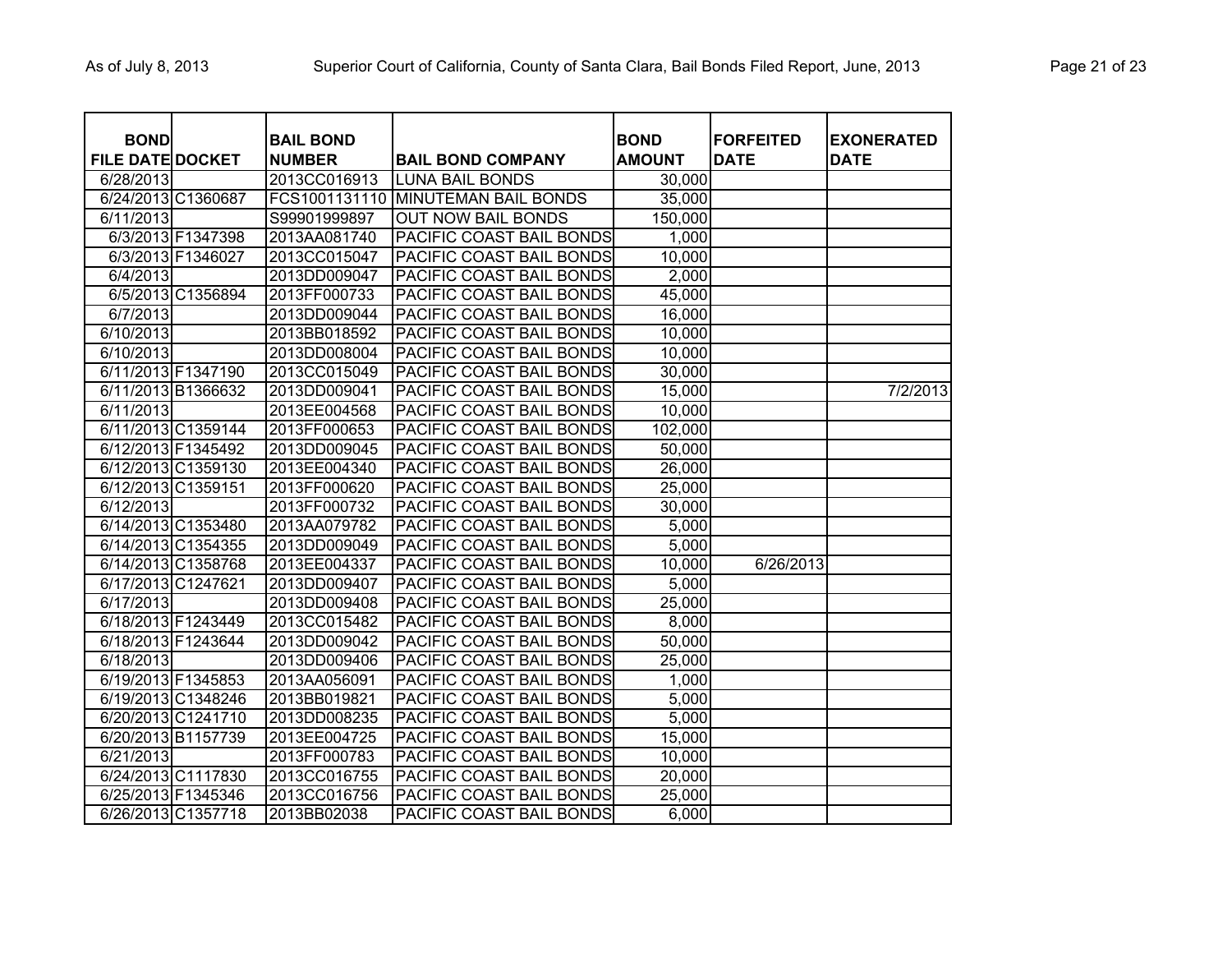| <b>BOND</b>             |                    | <b>BAIL BOND</b> |                                 | <b>BOND</b>   | <b>FORFEITED</b> | <b>EXONERATED</b> |
|-------------------------|--------------------|------------------|---------------------------------|---------------|------------------|-------------------|
| <b>FILE DATE DOCKET</b> |                    | <b>NUMBER</b>    | <b>BAIL BOND COMPANY</b>        | <b>AMOUNT</b> | <b>DATE</b>      | <b>DATE</b>       |
| 6/17/2013               |                    | 2013EE002546     | <b>RAMIREZ BAIL BONDS</b>       | 25,000        |                  |                   |
| 6/17/2013               |                    | 2013EE003598     | <b>RAMIREZ BAIL BONDS</b>       | 10,000        |                  |                   |
| 6/20/2013 B1261763      |                    | 2013EE004264     | <b>RAMIREZ BAIL BONDS</b>       | 10,000        |                  |                   |
| 6/25/2013               |                    | 2013AA070991     | <b>RAMIREZ BAIL BONDS</b>       | 5,000         |                  |                   |
| 6/26/2013               |                    | 2013BB019829     | <b>RAMIREZ BAIL BONDS</b>       | 10,000        |                  |                   |
|                         | 6/14/2013 C1359055 | IS50K85344       | <b>REIDY BAIL BONDS</b>         | 50,000        |                  |                   |
|                         | 6/14/2013 C1359055 | IS50K85345       | <b>REIDY BAIL BONDS</b>         | 50,000        |                  |                   |
| 6/18/2013               |                    | A2500636157      | <b>SCOTT MACKENZIE BAIL BON</b> | 10,000        |                  |                   |
|                         | 6/3/2013 C1358324  | 2013CC011906     | <b>TAPOUT BAIL BONDS</b>        | 30,000        |                  |                   |
|                         | 6/4/2013 B1366872  | 2013CC011901     | <b>TAPOUT BAIL BONDS</b>        | 17,000        |                  |                   |
| 6/10/2013               |                    | 2013BB016293     | <b>TAPOUT BAIL BONDS</b>        | 10,000        |                  |                   |
| 6/11/2013               |                    | 2013BB016292     | <b>TAPOUT BAIL BONDS</b>        | 10,000        |                  |                   |
|                         | 6/14/2013 B1365346 | 2013CC009804     | <b>TAPOUT BAIL BONDS</b>        | 25,000        |                  |                   |
|                         | 6/17/2013 B1366313 | 2013BB015726     | <b>TAPOUT BAIL BONDS</b>        | 10,000        |                  |                   |
| 6/19/2013               |                    | 2013CC011904     | <b>TAPOUT BAIL BONDS</b>        | 30,000        |                  |                   |
|                         | 6/20/2013 C1356898 | 2013BB016294     | <b>TAPOUT BAIL BONDS</b>        | 10,000        |                  |                   |
| 6/24/2013               |                    | 2013CC015501     | <b>TAPOUT BAIL BONDS</b>        | 25,000        |                  |                   |
| 6/24/2013               |                    | 2013CC015502     | <b>TAPOUT BAIL BONDS</b>        | 25,000        |                  |                   |
| 6/25/2013 C1092001      |                    | 2013BB016295     | <b>TAPOUT BAIL BONDS</b>        | 5,000         |                  |                   |
| 6/25/2013               |                    | 2013CC015495     | <b>TAPOUT BAIL BONDS</b>        | 11,000        |                  |                   |
| 6/18/2013               |                    | IS500K4524       | <b>TEDD WALLACE BAIL BONDS</b>  | 460,000       |                  |                   |
|                         | 6/12/2013 C1360639 | AS30K68258       | THANG VO BAIL BONDS             | 16,000        |                  |                   |
|                         | 6/20/2013 C1357280 | AS15K159884      | THANG VO BAIL BONDS             | 10,000        |                  |                   |
| 6/24/2013               |                    | AS100K19650      | THANG VO BAIL BONDS             | 75,000        |                  |                   |
|                         | 6/25/2013 B1366438 | AS30K70167       | THANG VO BAIL BONDS             | 5,000         |                  |                   |
| 6/3/2013                |                    | 2013EE004308     | <b>VERONICA MELERO BAIL BO</b>  | 25,000        |                  |                   |
| 6/17/2013               |                    | 2013CC016023     | VERONICA MELERO BAIL BO         | 25,000        |                  |                   |
|                         | 6/18/2013 C1359893 | 2013DD009352     | <b>VERONICA MELERO BAIL BO</b>  | 25,000        | 7/1/2013         |                   |
|                         | 6/19/2013 C1354200 | 2013CC015751     | <b>VERONICA MELERO BAIL BO</b>  | 21,000        |                  |                   |
| 6/20/2013 C1359651      |                    | 2013CC015759     | <b>VERONICA MELERO BAIL BO</b>  | 25,000        |                  |                   |
| 6/20/2013 C1359651      |                    | 2013CC015760     | <b>VERONICA MELERO BAIL BO</b>  | 25,000        |                  |                   |
|                         | 6/24/2013 C1360719 | 2013CC016343     | <b>VERONICA MELERO BAIL BO</b>  | 25,000        |                  |                   |
| 6/24/2013               |                    | 2013DD009223     | <b>VERONICA MELERO BAIL BO</b>  | 40,000        |                  |                   |
|                         | 6/27/2013 C1360449 | 2013CC015756     | VERONICA MELERO BAIL BO         | 25,000        |                  |                   |